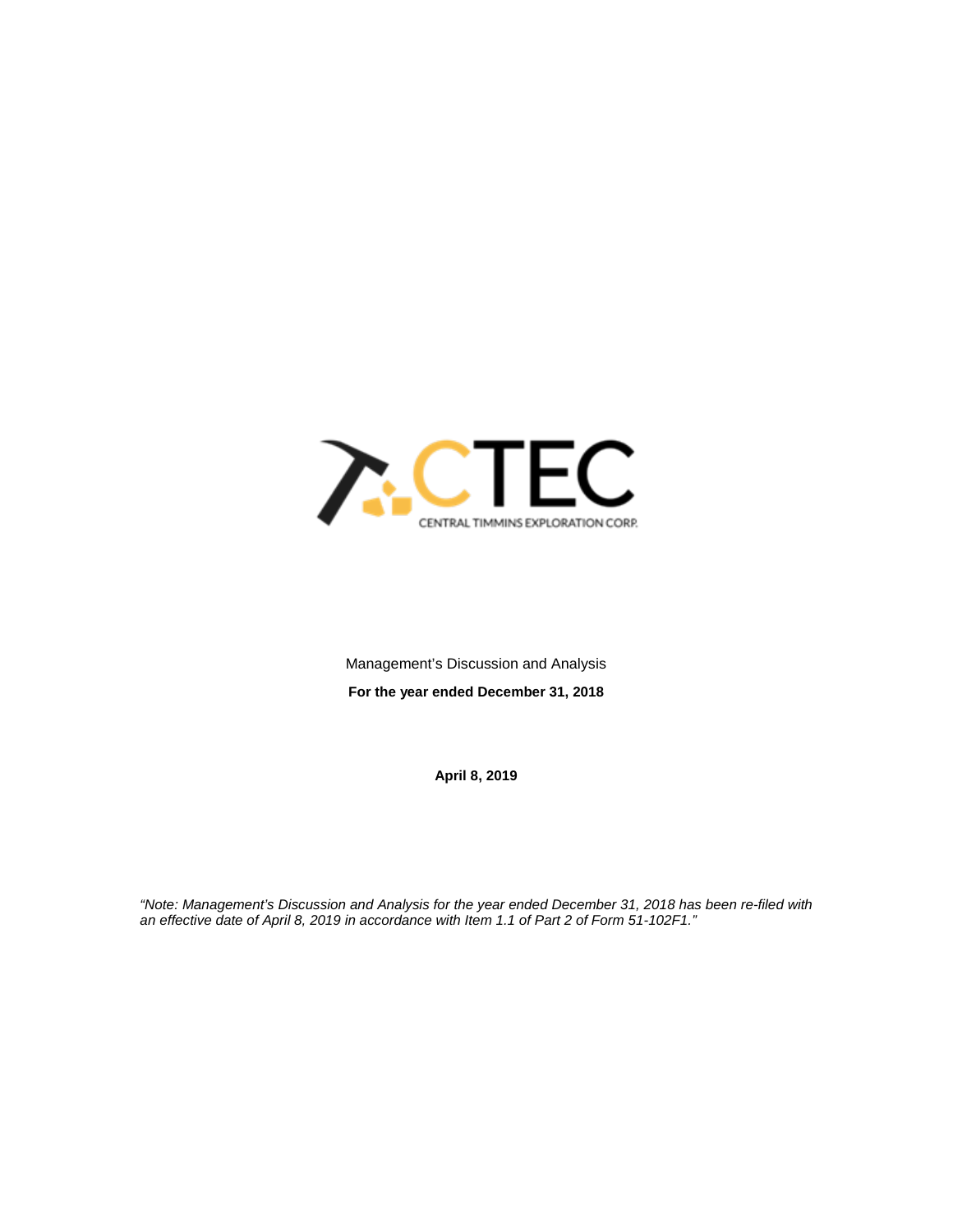

*Management's discussion and analysis (MD&A) is current to April 8, 2019 and is management's assessment of the operations and the financial results together with future prospects of Central Timmins Exploration Corp. ("CTEC" or the "Company"). This MD&A should be read in conjunction with the audited financial statements for December 31, 2018 and related notes, prepared in accordance with International Financial Reporting Standards ("IFRS"). All figures are in Canadian dollars unless stated otherwise. This discussion contains forward-looking statements that are not historical in nature and involves risks and uncertainties. Forward-looking statements are not guarantees as to CTEC's future results as there are inherent difficulties in predicting future results. Accordingly, actual results could differ materially from those expressed or implied in the forward-looking statements. The Company has adopted National Instrument 51-102F1 as the guideline in presenting the MD&A.* 

### **Description of Business**

The Company is a junior mining, exploration and development company engaged in the acquisition, exploration and development of mineral resource properties in Canada. The Company was formed under the *Business Corporations Act* of Canada as Central Timmins Exploration Corp. on November 10, 2017 by articles of incorporation.

The business objective of the Company is acquiring land and exploring for base and precious metals deposits in the Timmins Camp of Ontario.

On December 22, 2017 the Company entered into a definitive purchase and sale agreement (the "Agreement") to purchase the Timmins mineral exploration properties from Claim Post Resources Inc. ("Claim Post"), for a cash consideration payable at closing of \$350,000 and a Net Smelter Returns Royalty (the "NSR") payable to Claim Post that varies from 1% to a maximum of 2%, depending upon the claims and the pre-existing NSR burden. The NSR provides CTEC the option to buy Claim Post's NSR for cash consideration of \$1,500,000 within 24 months of closing, and if the buyout is not fully exercised, the NSR payable to CTEC is capped at \$5,000,000 total, proceeds net (excluding any buyout payments) to Claim Post. The transaction closed on January 8, 2018 and the \$350,000 payment to Claim Post was made. The transaction was subject to regulatory and third-party approvals and customary conditions precedent. No finder's fees were payable in connection with the transaction.

The Company's initial focus was on closing the transaction with Claim Post. With successful completion in January 2018, CTEC engaged a consultant to complete a National Instrument 43-101 ("NI 43-101") technical report for the acquired properties and has completed an Initial Public Offering to provide funding for working capital and initial exploration activities.

The Company does not hold any interests in producing or commercial mineral deposits. The Company has no production or other material revenue. There is no operating history upon which investors may rely. Commercial development of any kind will only occur in the event that sufficient quantities of mineral resources containing economic concentrations of minerals are discovered. If, in the future, a discovery is made, substantial financial resources will be required to establish mineral resources and/or mineral reserves. Additional substantial financial resources will be required to develop mining and processing for any mineral resources and/or mineral reserves that may be discovered. If the Company is unable to finance the establishment of mineral reserves or the development of mining and processing facilities it may required to sell all or a portion of its interest in such property to one or more parties capable of financing such development.

As at April 8, 2019, the directors and officers of the Company are:

| Charles Gryba   | President, CEO and Director                |
|-----------------|--------------------------------------------|
| Neville Dastoor | Chairman, Corporate Secretary and Director |
| Julian Kemp     | Director                                   |
| John Sullivan   | Director                                   |
| Wes Roberts     | Director                                   |
| Arvin Ramos     | <b>Chief Financial Officer</b>             |

During March 2018, the Company retained Roscoe Postle and Associates Inc. ("RPA") to prepare a NI 43- 101 Report on the Timmins Area Project. Mr. Paul Chamois, P. Eng was the independent Qualified Person on the file.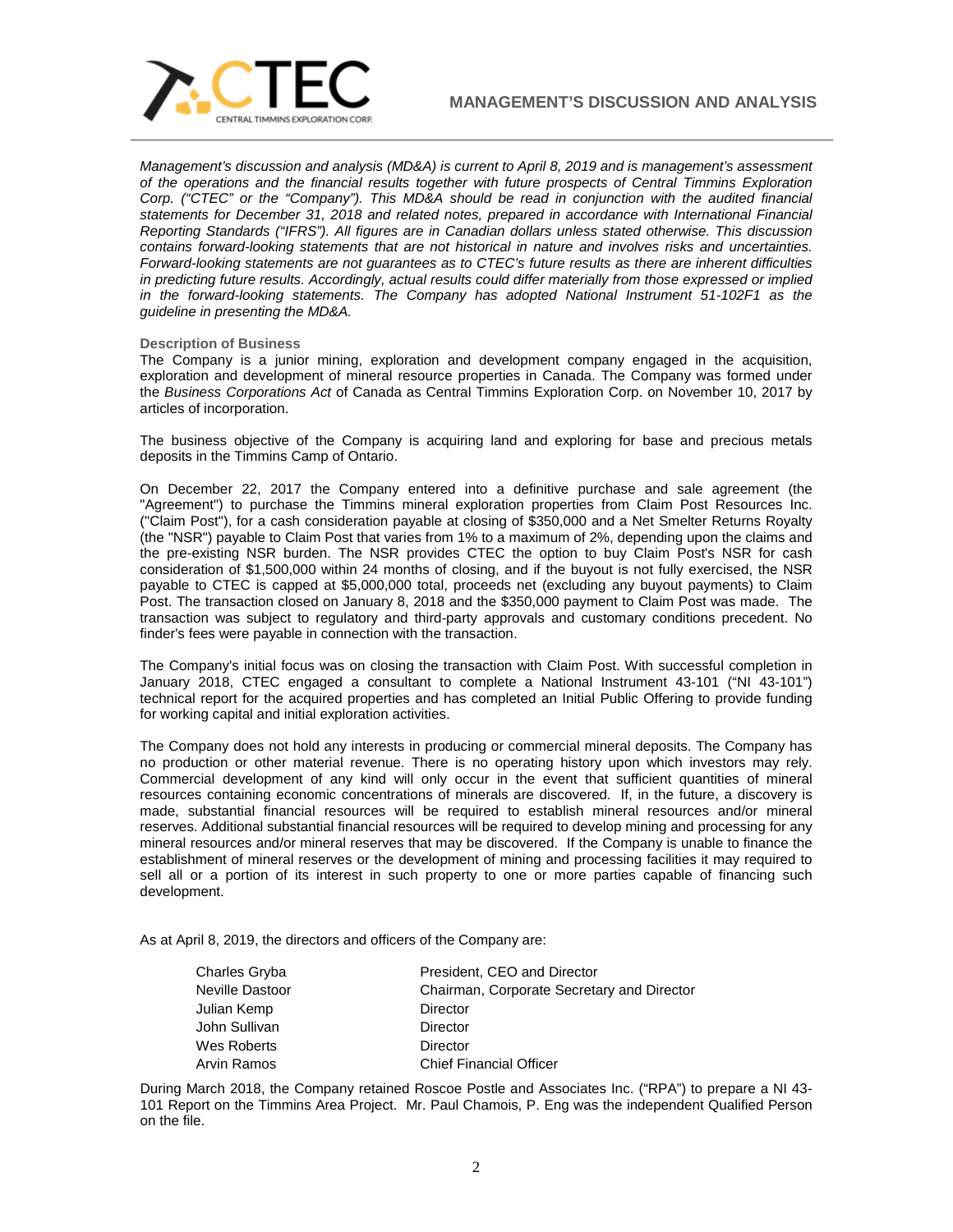

#### **Overall Performance**

The following paragraphs provide an analysis of the financial condition of the Company, results of operations, trends, events, uncertainties, and industry and economic factors that affect the Company's performance for the year ended December 31, 2018.

Total exploration and evaluation costs increased in the year by \$496,069 (period from November 10, 2017 (date of Incorporation) to December 31, 2017 – \$364,586) to a cumulative total of \$860,655.

As at December 31, 2018, the Company had 51,350,000 common shares outstanding.

As at December 31, 2018, the Company's cash position was \$2,068,312 (2017 - \$499,977). During the year ending December 31, 2018, the Company closed private placements of 31,150,000 shares for aggregate proceeds of \$3,270,000. (See Recent Events). The Company will rely on equity financing to raise capital in the future.

#### Recent Events

The Company executed a Promissory Note with directors and officers of the Company in the aggregate amount of \$350,000 on December 1, 2017. The Promissory Notes were unsecured and bore an interest at a rate of 10% calculated and payable semi-annually. The Company recorded interest of \$5,466 (2017 - \$2,973) during the period for the promissory note.

On February 26, 2018 the Company entered into a Conversion Agreement with each of its Promissory Note holders to which the parties agreed to convert \$350,000 of debt for 4,900,000 common shares. The common shares were valued at a fair value of \$0.05 per share for a total of \$245,000. The remaining \$105,000 was recorded as a gain on debt forgiveness in the statements of income and comprehensive income. The accrued interest amount of \$8,438 was forgiven by the Promissory Note holders at the time of conversion was recorded as a gain on debt forgiveness in the interim condensed statement of income and comprehensive income.

On February 26, 2018 the Company closed a private placement of 8,600,000 shares, comprised of 3,600,000 shares at \$0.05 and 5,000,000 Flow-through shares at \$0.07 per share and for an aggregate total of \$530,000.

On March 12, 2018, the Company completed a private placement for aggregate proceeds of \$15,000, by issuing 300,000 shares at a price of \$0.05 per share.

On March 20, 2018, the Company entered into a memorandum of understanding (the "MOU") with the Matachewan First Nation and Mattagami First Nation (collectively, the "First Nations") pursuant to which the Company and the First Nations signaled their intent to engage in negotiations toward an impact benefit agreement (an "IBA") regarding the Timmins Project. Pursuant to the terms of the MOU, the Company has agreed to pay to the First Nations an amount equal to 2% of all costs of the Phase I exploration on the Timmins Project up to the date of the agreement and annually thereafter. The total amount accrued in the year for these costs is \$6,700. In addition, an aggregate of 100,000 Common Shares and 100,000 common share purchase warrants ("Warrants") were to be issued the date the Company's Common Shares were listed on the TSX Venture Exchange. The Warrants shall be exercisable into Common Shares at a price of \$0.10 per Common Share for a period of five (5) years following the Closing Date, subject to vesting terms by which 25% vest on the date of issuance and the remaining vest equally over a period of eighteen months from the date of issuance. On October 16, 2018 both the 100,000 Common Shares and the 100,000 common share purchase warrants were issued.

The fair value of these respective warrants was determined using the Black-Scholes valuation model based on a share price of \$0.10, exercise price of \$0.10, life expectancy of 5 years, volatility of 172.06%, risk free interest rate of 2.40% and a dividend yield of \$nil. The total fair value of these warrants was \$9,489 for which \$4,183 was included in exploration and evaluation expenditures as at year end.

On April 1, 2018, the Company entered into an agreement with a consultant related to the President and Chief Executive Officer to perform services for a term of 2 years for \$6,000 per month.

On April 23, 2018, Arvin Ramos was appointed Chief Financial officer.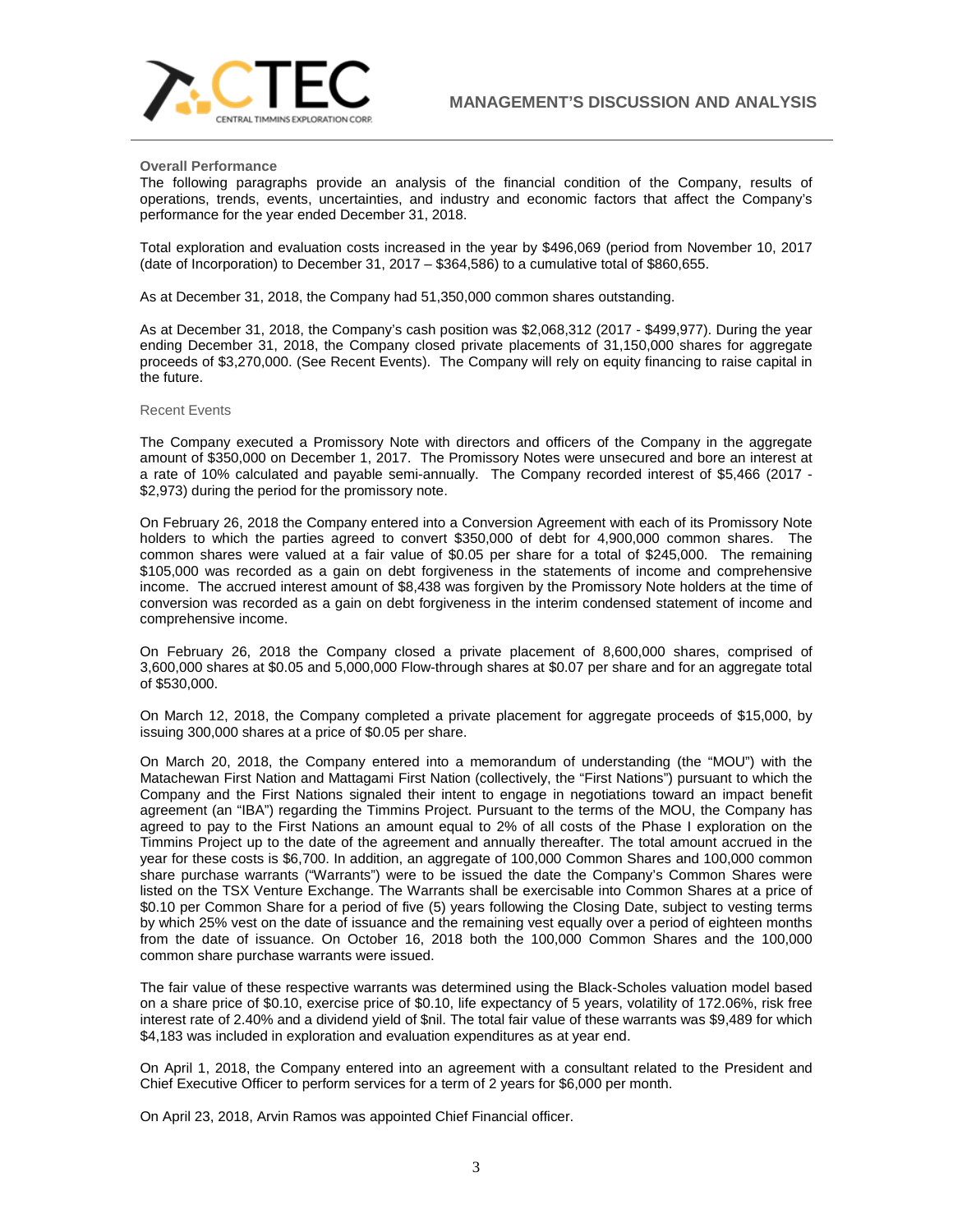

On April 24, 2018, the Company entered into a Mining Claim Acquisition Agreement with Goldstone Resources Inc. ("Goldstone"), to acquire 100 per cent interest in 24 mining claims and 90 percent interest in 2 additional claims all located in Deloro Township, Ontario ("Faymar Property"). Upon closing, the total consideration payable to Goldstone was \$20,000 which was paid by the issuance of 200,000 common shares of CTEC at a value of \$0.10 per share. Various claims are subject to an NSR of 0.2%.

On May 24, 2018, the Company entered into an agreement with the President and Chief Executive Officer to perform services that will commence on the date of the public offering for a term of 3 years for \$10,000 per month.

On June 18, 2018, in connection with the Faymar Agreement, the Company and Goldstone entered into a subscription receipt agreement (the "Subscription Receipt Agreement") pursuant to which the Company issued 200,000 subscription receipts ("Subscription Receipts"). Each Subscription Receipt, without further payment of any additional consideration, was deemed to have subscribed for one common share issuable upon conversion of the Subscription Receipts the Company completing an initial public offering and the common shares are listed for trading on a recognized public stock exchange. The prospectus filed on October 4, 2019 qualified the distribution of 200,000 common shares issued upon conversion of the Subscription Receipts.

On July 25, 2018, the Company filed a Preliminary Prospectus with the Ontario Securities Commission.

On October 4, 2018 the Company filed a Final Prospectus with the Ontario Securities Commission.

On October 16, 2018, the Company closed its initial public offering of 15,000,000 common shares at \$0.10 per share for aggregate gross proceeds of \$1,500,000. The Company's common shares commenced trading October 16, 2018 on the TSX Venture Exchange (the "Exchange") under the symbol "CTEC".

PI Financial Corp. (the "Agent") raised the \$1,500,000 in connection with the Company's IPO. The Company paid a commission of 7% of gross proceeds to the Agent, and granted the Agent 1,050,000 broker warrants to purchase common shares for a period ending twenty-four months from the date of closing. The Company also issued as a corporate finance fee, an additional 500,000 broker warrants to purchase common shares at a price of \$0.10 for a period ending twenty-four months from the date of closing.

CTEC granted to the Agent an over-allotment option, exercisable for a period of 30 days following the date of closing of the IPO, to purchase up to an additional 2,250,000 common shares at a price of \$0.10 per common share to cover over-allotments, if any, and for market stabilization purposes. On November 26, 2018 the Company issued 2,250,000 common shares for total proceed of \$225,000 upon the exercise of the over-allotment. The Company paid additional commission of 7% of gross proceeds to the Agent, and granted the Agent an additional 157,500 broker warrants, to purchase common shares at a price of \$0.10 for a period ending twenty-four months from the date of closing.

The net proceeds from the IPO will be used to fund the Phase I work program as defined in the company's prospectus including: (i) diamond drilling of currently defined targets; (ii) geochemical and geophysical surveying to identify and outline additional targets; (iii) community relations and environmental and permitting work; and (iv) general corporate purposes.

Upon closing of the IPO on October 16, 2018, the Company issued 3,200,000 stock options to certain directors and officers of the Company at an exercise price of \$0.10 expiring 5 years from the date the Company's Common Shares are listed on the TSX Venture Exchange. On October  $17<sup>th</sup>$ , the Company issued 200,000 options to two consultants at an exercise price of \$0.12 expiring 5 years from the date the Company's Common Shares are listed on the TSX Venture Exchange. The Options are expected to vest as follows: (i) 25% vesting on the the date the Company's Common Shares are listed on the TSX Venture Exchange; (ii) 25% vesting one (1) year following the date the Company's Common Shares are listed on the TSX Venture Exchange; (iii) 25% vesting two (2) years following the date the Company's Common Shares are listed on the TSX Venture Exchange; and (iv) 25% vesting three (3) years following the date the Company's Common Shares are listed on the TSX Venture Exchange following the date of the Company's Common Shares are listed on the TSX Venture Exchange.

On October 16, 2018, the Company issued 100,000 common shares at a price of \$0.12 per share pursuant to MOU agreement with the Matachewan First Nation and Mattagami First Nation dated March 20, 2018. (See Note 4)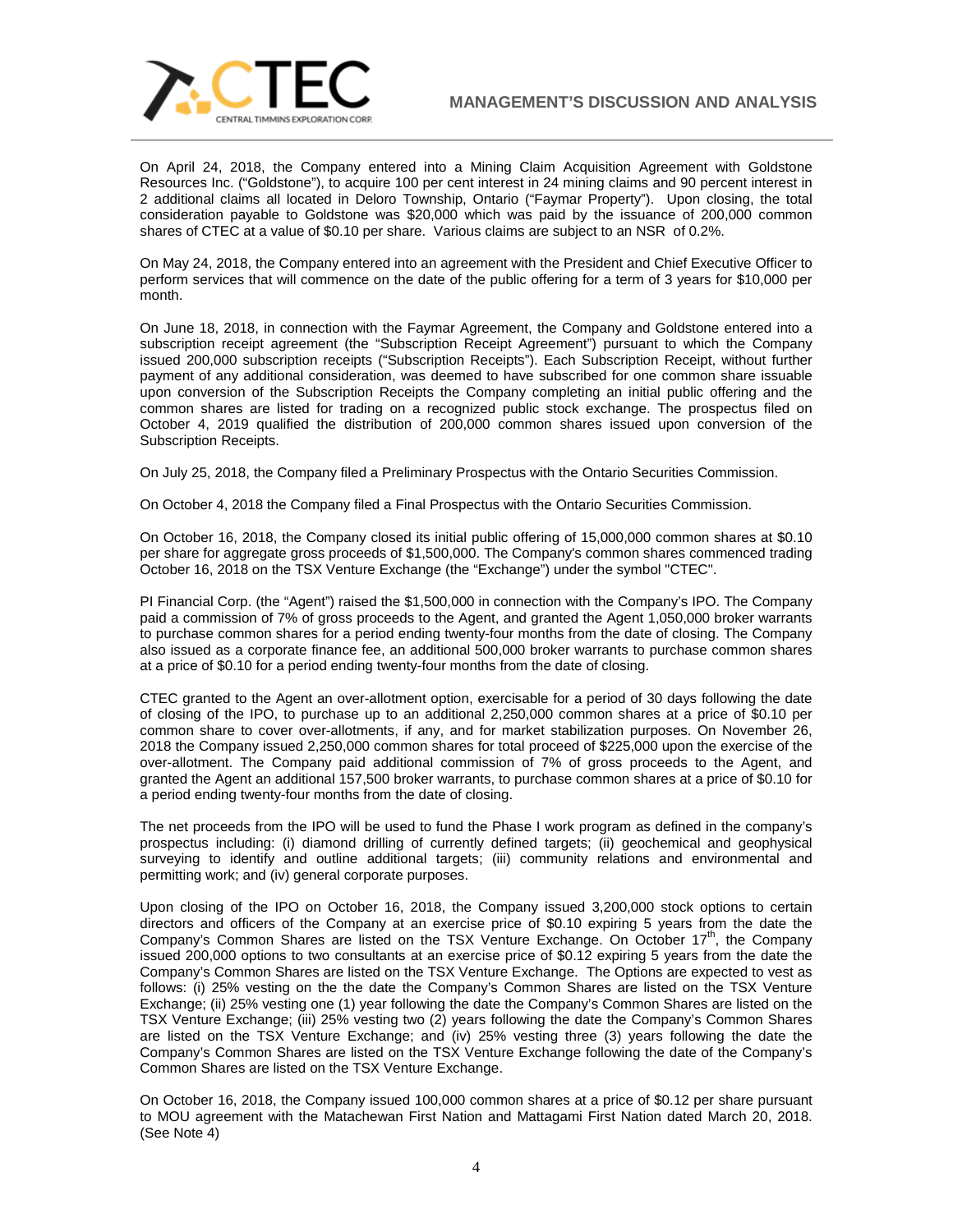

On October 16, 2018 the 200,000 Subscription Receipts relating to the Faymar Agreement entered into on June 18, 2018 converted to 200,000 Common Shares.

On December 21, 2018 the Company closed a Private Placement of 5,000,000 Flow-through shares at \$0.20 per share for total proceeds of \$1,000,000. The Offering was structured as a charity donation arrangement pursuant to which Goldcorp Inc. ("Goldcorp") acquired 5,000,000 common shares of the Company as a back-end purchaser, representing approximately 9.74% of the issued and outstanding common shares.

Pursuant to an investor rights agreement entered into between the Corporation and Goldcorp (the "Investor Rights Agreement") concurrently with the Offering, Goldcorp has been granted the right (but not the obligation) to participate in future financing transactions of the Company in order to maintain its pro-rata equity ownership percentage interest in the Company at up to 9.9% of the issued and outstanding common shares. Goldcorp has also been provided certain other rights, including but not limited to the right to request that a technical committee be formed by the Company that will remain in place as long as Goldcorp maintains its equity ownership percentage interest in the Company at greater than 5.0% of the issued and outstanding common shares.

On December 19, 2018 the Company entered into a definitive agreement with Goldcorp Canada Limited and Goldcorp Inc. (the "Porcupine Joint Venture") for the sale of certain of the Company's non‐core mineral claims (the "Claims") to the Porcupine Joint Venture for aggregate proceeds of \$258,624. The Claims consist of nine patented mineral claims in Deloro Township, Timmins, Ontario with a total area of approximately 327 acres. The sale transaction has not yet been completed as it is conditional upon obtaining Planning Act (Ontario) approval for the severance of certain surface parcels which form part of the mineral claims. The sale transaction is expected be completed immediately after receipt of such approvals.

**Exploration and Development Summary**

CTEC has a total of 511 (2017 – 381) claim units in the Porcupine Mining District ("The Timmins Area Project"), of which 89 (2017 – 63) are patented claims included in the Dayton Agreement, the Racetrack Agreement and the Goldstone Agreement.

The remaining  $422$  (2017 – 381) claims are unpatented and include  $44$  (2017 – 30) claim units located in Deloro Township, 84 (2017 – 83) in Ogden Township, 197 (2017 – 131) in Mountjoy Township, 67 (2017 – 57) in Godfrey Township, 12 (2017 – 11) in Jamieson Township, 6 (2017 – nil) in Jessop Township, 6 (2017 – nil) in Price Township, 5 (2017 – 5) in Robb Township and 1 (2017 – 1) in Turnbull Township.

On October 24, 2018 the Company announced that it engaged a drilling contractor in preparation for the Company's initial 5,000-metre diamond drill program and provided an outline of its near-term exploration plan on its Timmins Project in Ontario, Canada.

CTEC has broken down the Timmins Project into four distinct township projects: Deloro and Ogden are located on the south side of the Porcupine Destor Fault Zone (PDFZ); and Mountjoy and the 4 Corners Project on the north side of the PDFZ (covering areas in Godfrey, Robb, Jamieson and Turnbull townships).

### **Highlights**

- Drill Contract
	- o Signed a drilling contract for a 5,000-metre phased diamond drill program to be completed in Q4, 2018 and Q1, 2019.
	- o Drilling commenced in late October 2018 on the Deloro Project.
	- o Initial drilling focused on an area where historic drilling completed by Dictore Porcupine Gold Mines Limited<sup>(1)</sup> in 1939 intersected a total of 45 metres of gold mineralized core that averaged 2.7 g/t in three distinct zones in a 220m diamond drill hole. Historical intersection assays were 2.2 g/t Au over 11m, 1.8g/t Au over 12m and 3.3g/t Au over 22m of core length. Each of the intersections also had one or more high-grade intersection ranging from a low of 6.3g/t Au to 21.9g/t Au all with 1.5m assay lengths.
	- (1) Historic drill intercepts and mining data from the Dictore Property were sourced from historic files and assay logs Assessment File 444 of Deloro Township; Timmins MNDM Office. QA/QC procedures were not found. Historical results are not necessarily indicative of future results. CTEC twinned the 1939 Dictore DDH #5 to confirm the accuracy of the 1939 assaying. The results are discussed below,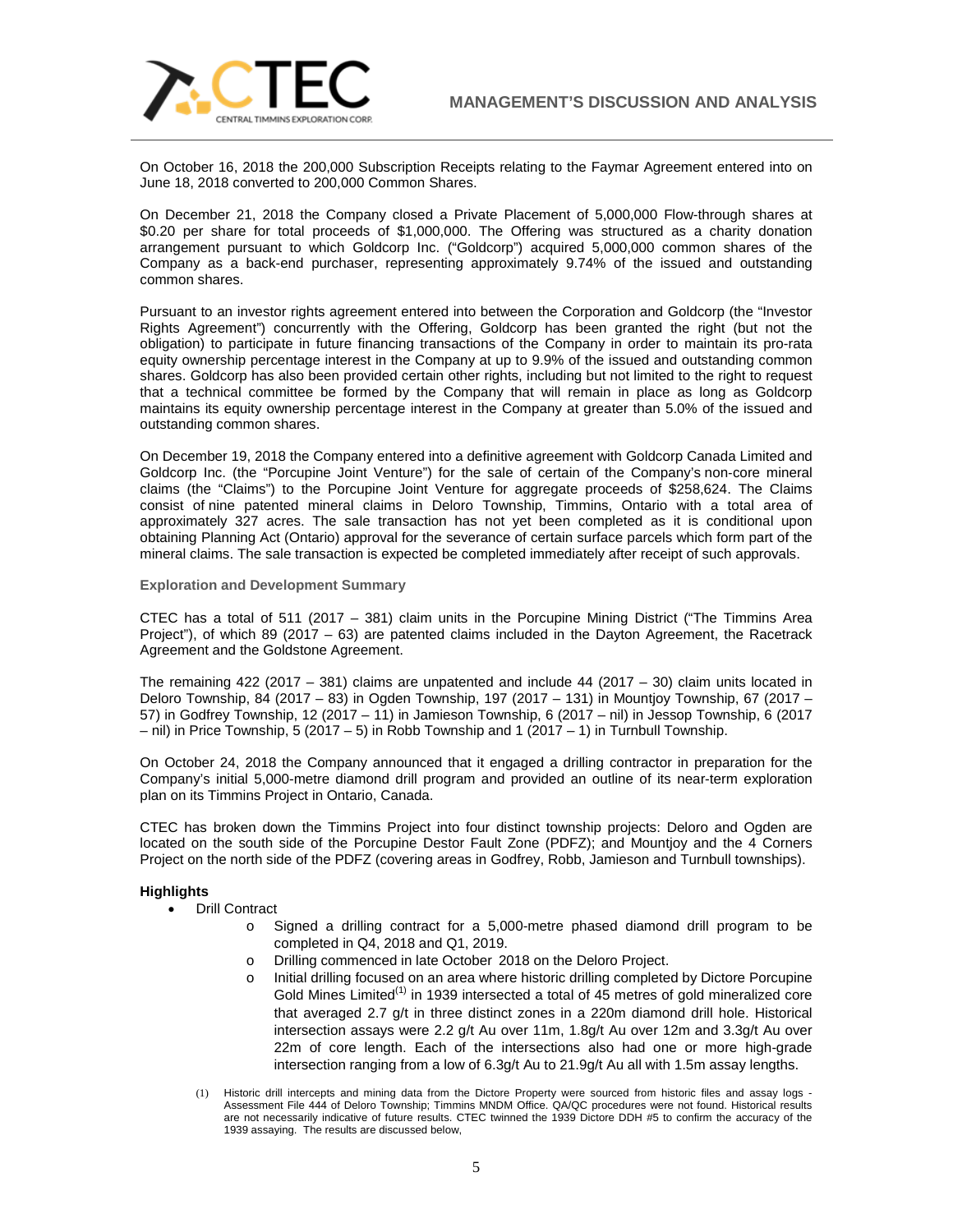

- Mobile Metal Ion ("MMI") Geochemical Sampling in 2012 and 2018
	- o 1,800 MMI samples in Deloro and Ogden Townships and check sampling of 200 MMI locations in Mountjoy Township and on the 4 Corners project in 2018.
	- o Approximately 6,000 MMI samples taken to date on the four projects.
	- o SGS Lakefield completed MMI assaying for 53 elements, generating 300,000 individual assays.
	- o Serge Nadeau PhD completed analysis of the entire 6,000 sample MMI data base; initially in 2012 then ongoing through 2018. Mr. Nadeau's analysis has generated 20 targets spread over the four Timmins Project areas.

CTEC held an open tender process for the 5,000m drilling contract for its Timmins Properties in October. The NQ diameter diamond drill holes are expected to range between 300m and 500m in length. RPA in the NI 43 101 Report expected the program to be completed within six months with assays reported on a regular basis.

On January 21, 2019 the Company announced the results of the late 2018 four-diamond drill hole program to confirm the geology of the 1939 Dictore Porcupine Gold Mines Ltd. historical diamond drill hole #5 ("DDH#5") in Deloro Township. Gold assays ranged from 0.10g/t to 3.94g/t over narrow widths. The best assay in CTEC's DDH #1 was from a pyritic zone, which assayed 3.94g/t Au over 0.5m from 222.8m to 223.3m down the hole. CTEC's DDH #1 was drilled to follow up on the 1.8g/t to 3.2g/t Au values hosted within three distinct zones totalling 45.2m in width reported in historical DDH #5.

CTEC holes DDH #2 and DDH #3 were drilled at right angles to DDH #1 and intersected anomalous Au ranging from 10 ppb to 300 ppb. The wide induced polarization ("IP") and strong magnetic responses seen were due to considerable widths of 2% to 3% sulphides and up to three parallel iron formations, each with various percentages of pyrrhotite mineralization.

DDH #4 tested a similar IP, magnetic and Very Low Frequency electromagnetic ("VLF EM") target 200m to the southwest of DDH #1. Iron formations of varying widths and pyrrhotite content explained the geophysical responses.

In parallel with the late-2018 drilling, CTEC management and consultants outlined an additional 26 potential drill targets; eight in Deloro and Ogden townships on the south side of the Destor Porcupine Fault Zone ("DPFZ"), 15 in Mountjoy Township and three in northwest Godfrey Township north of the DPFZ.

The next nine drill targets are a combination of a minimum of three layers of positive exploration data. For example, an MMI geochemical anomaly matched to airborne and/or ground magnetic and/or electromagnetic ("EM") anomaly and/or IP geophysical data to confirm the drill setup location. The 2019 drilling program began in late-January. A small amount of confirmation ground geophysics is also being carried out concurrently with the drill program.

In preparation for the resumption of drilling, CTEC geologists also reclogged and sampled 12 NQ geotechnical diamond drill holes that were drilled in 2017 by the previous owner of the Faymar property as part of a Crown Pillar Study. Core from these holes had not been split or assayed but had been stored in a secure trailer since being drilled. The Faymar geology is the same as CTEC's 2018 DDH #1 to DDH #3 holes with the addition of a 1.5m wide quartz vein that was mined at approximately a 6.0 g/t Au head grade. Assays received are consistent with historic grades and will give CTEC geologists a better template to reevaluate the CTEC DDH #1 to DDH #4 results.

CTEC now has a modern data base of 6,000 MMI geochemical samples each assayed for 53 elements that has helped identify targets. Anomalous MMI sample areas have been plotted over airborne magnetic and EM anomalies that have never been drill tested. For example, the centre of Mountjoy Township has been mapped as non-mineralized sediments for approximately 100 years, with good EM anomalies dismissed as graphite horizons. MMI sampling, 81 historic RC holes plus information from an additional 20 historic diamond drill holes indicate that the sediments host major porphyry zones, Tisdale volcanics and ultramafic rocks within a 3km wide carbonate alteration zone.

Re-drilling the Dictore Porcupine DDH #5 area has intersected anomalous gold values and suggests that there is a widespread gold system in Deloro Township on the south side of the DPFZ. We will revisit the area once we re-evaluate the prospect base of the Faymar assay results. The best gold anomaly that CTEC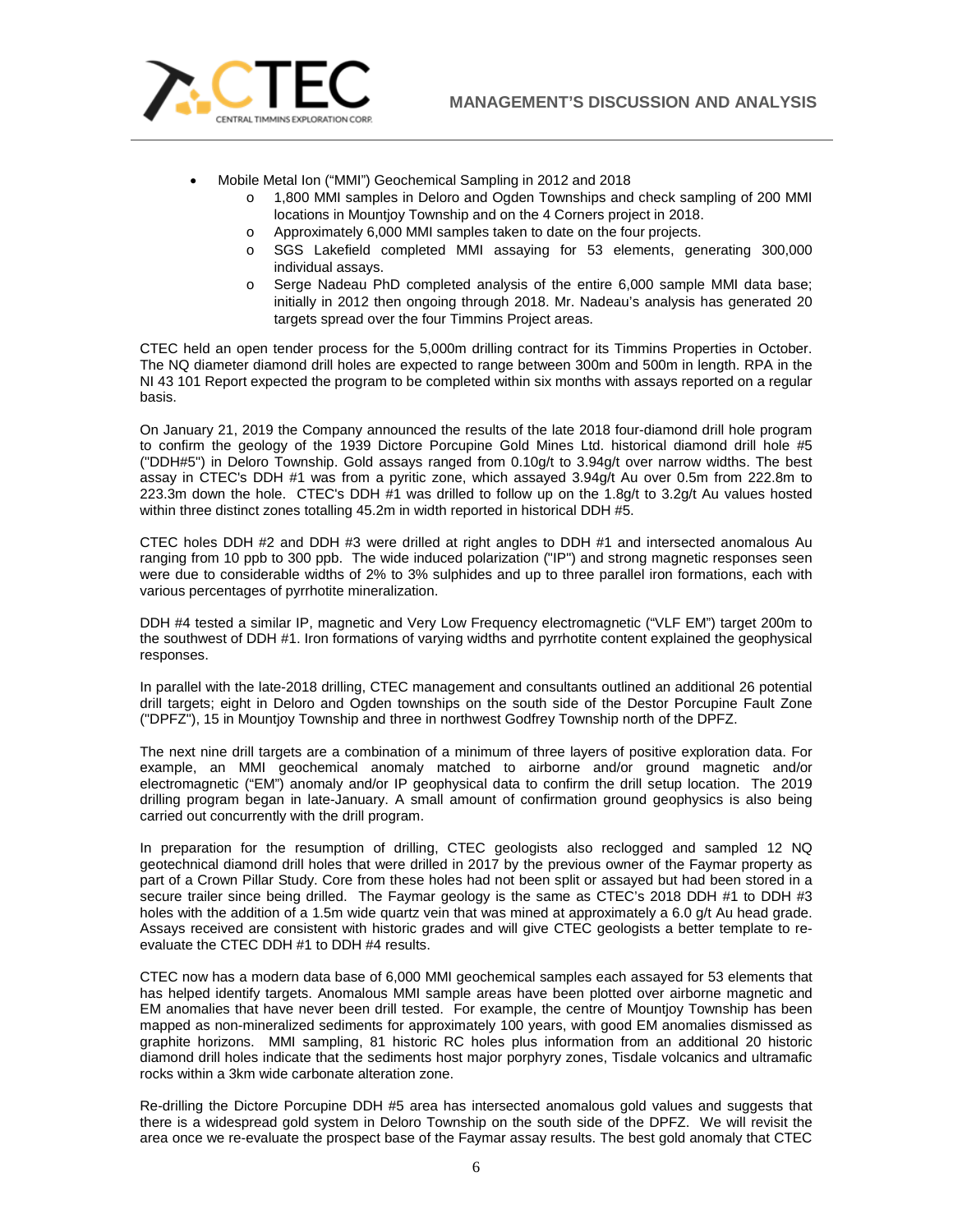

obtained in the 2018, 1 MMI geochemical sampling south of the DPFZ, sits directly on a deep IP anomaly. This hole was collared in January 2019 and results are still being evaluated. The CTEC drill program then began testing drill targets in Mountjoy Township, with the objective of locating the more northern gold horizon of the Timmins Camp generally east-west-trending gold systems. The Timmins gold camp hosts two almost continuous east-west parallel gold systems through four townships covering a 30km strike length and hosting numerous historic and present mining operations. CTEC is seeking to identify economic mineralization in the gap areas of these zones both north and south of the DPFZ.

Mr. John Sullivan, B.Sc., P.Geo, independent director of CTEC, has acted as the Qualified Person, as defined in NI 43-101, with respect to the disclosure of the scientific and technical information relating to exploration results and future plans contained in this management discussion and analysis.

### *Trends*

Current stock market conditions for public junior resource companies are not supportive of funding grassroots exploration or even advancing resource projects due to metal prices and other factors. Given the difficulties in raising new capital through the equity markets, such companies are seeking out alternative sources of capital such as joint ventures with strategic partners, raising capital with financial partner equity groups, and investment from royalty-streaming investment groups. It is uncertain how long this trend will continue. Otherwise there are no unusual trends, events or uncertainties presently known or identifiable to management that are reasonably expected to have a material effect on the Company's business, financial condition or results of operations. The nature of the Company's business is demanding of capital for property acquisition costs, exploration and holding costs. The Company may stake ground as it becomes available for exploration and will drop claims from time to time if claims are deemed to have a low potential for a discovery. The Company intends to utilize cash on hand to meet its obligations and will continue to raise funds primarily by equity financings as necessary to augment this cash position as it does not have any operating cash flow.

### *Flow-Through Expenditure Commitment*

As of December 31, 2018, the Company's remaining obligation for flow-through expenditures was \$1,000,000 (2017 - \$NIL).

## *Office and Management and Consulting Fee Commitment*

The Company is committed to monthly payments under the terms of operating agreements for the office space and management and consulting fees. The aggregate remaining payments per year are as follows:

| 2019 | \$ 270,478 |
|------|------------|
| 2020 | \$198,779  |
| 2021 | \$131,000  |

## *Use of Funds*

The Company will spend its available funds to further its stated business objectives. Specifically, the available funds will be spent to explore and develop the Timmins Area Project. There may be circumstances where, for sound business reasons, a reallocation of funds may be necessary in order for the Company to achieve its stated business objectives.

### **Industry Risks**

The Company is subject to numerous risk factors that may affect its business prospects in the future. These include risks inherent to exploration, development and operating companies, dependence on key personnel, commodity prices, and availability of capital, environmental and permitting risks, acquisition risks, competition and potential risks relating to land titles.

There are certain risk factors that could have material effects on the Company that are not quantifiable at present due to the nature of the Company's industry segment and other considerations.

### *Additional Capital*

The exploration and development activities of the Company may require substantial additional financing. Failure to obtain sufficient financing may result in delaying or indefinite postponement of exploration and development of any of the Company's properties. There can be no assurance that additional capital or other types of financing will be available if needed or that, if available, the terms of such financings will be favourable to the Company. In addition, low commodity prices may affect the Company's ability to obtain financing.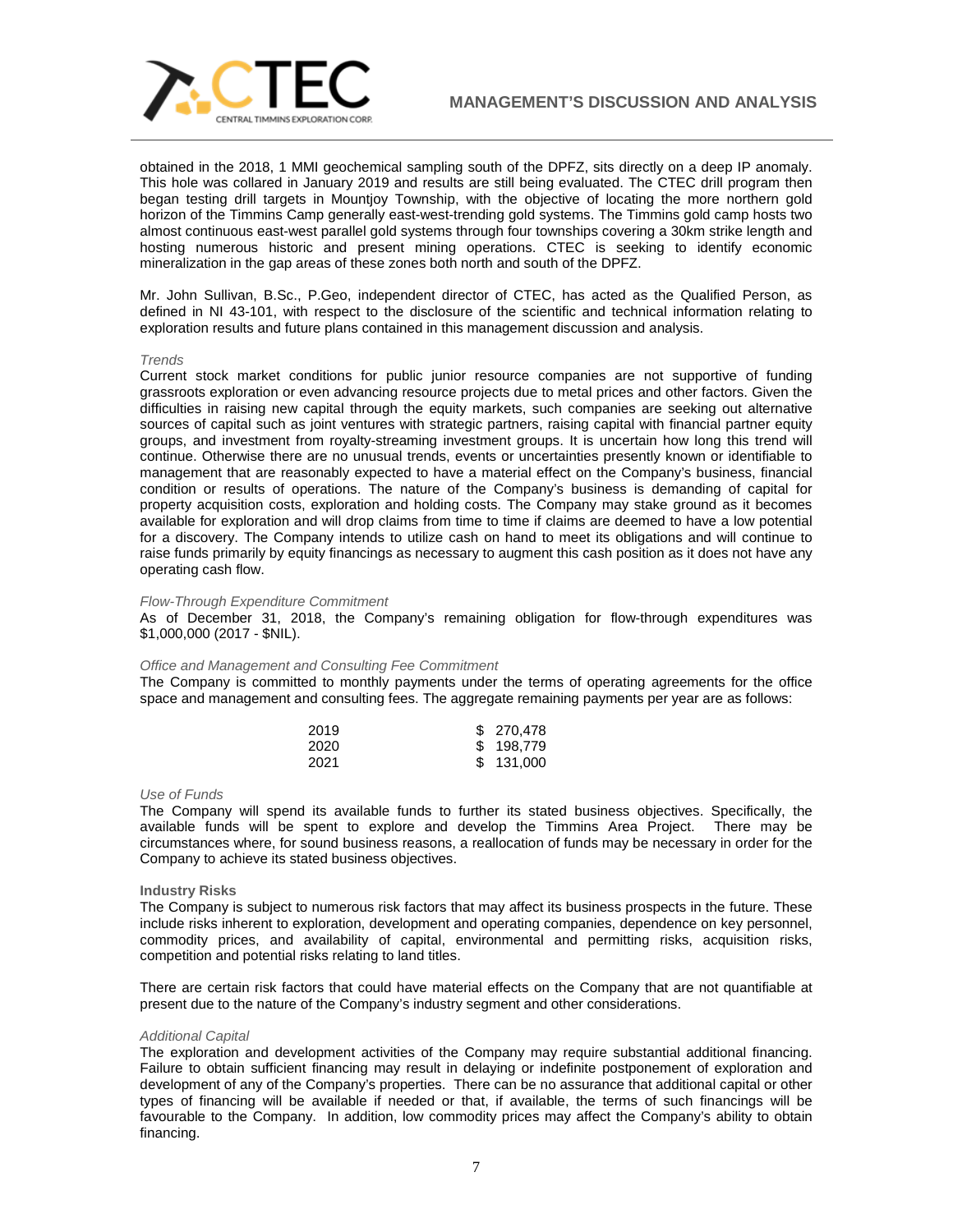

#### *Exploration Development and Operating Risk*

Mineral exploration involves many risks, which even a combination of experience, knowledge and careful evaluation may not be able to overcome. Operations in which the Company has a direct or indirect interest will be subject to all the hazards and risks normally incidental to exploration and development, any of which could result in work stoppages, damage to property, and possible environmental damage. None of the properties in which the Company has an interest have a known body of commercial ore. Development of the Company's mineral properties will follow upon obtaining satisfactory exploration results. Mineral exploration and development involve a high degree of risk and few properties that are explored are ultimately developed into producing mines. There is no assurance that the Company's mineral exploration and development activities will result in any discoveries of commercially viable bodies or ore. The long-term profitability of the Company's operations will be in part directly related to the cost and success of its exploration programs, which may be affected by a number of factors. Substantial expenditures are required to establish mineral resources and reserves through drilling, to develop process flow sheets, to extract the metal from the resources and, in the case of new properties, to develop the mining and processing facilities and infrastructure at any site chosen for mining. Although substantial benefits may be derived from the discovery of a major mineralized deposit, no assurance can be given that minerals will be discovered in sufficient quantities to justify commercial operations or that the funds required for development can be obtained on a timely basis.

#### *Business Risk*

The success of the operations and activities of CTEC Resources is dependent to a significant extent on the efforts and abilities of its management, outside contractors, experts and other advisors. Investors must be willing to rely to a significant degree on management's discretion and judgment, as well as the expertise and competence of the outside contractors, experts and other advisors. The Company does not have a formal program in place for succession of management and training of management. The loss of one or more of the key employees or contractors, if not replaced on a timely basis, could adversely affect the Company's operations and financial performance.

#### *Commodity Prices*

The price of the Company's common shares, its financial results, and exploration and development activities have been, or may in the future be, adversely affected by declines in the price of gold and/or other metals. Gold prices fluctuate widely and are affected by numerous factors beyond the Company's control such as the sale or purchase of commodities by various central banks, financial institutions, expectations of inflation or deflation, currency exchange fluctuations, interest rates, global or regional consumptive patterns, international supply and demand, speculative activities and increased production due to new project developments, improved production methods and international economic and political trends. The Company's revenues, if any, are expected to be in large part derived from mining, precious and base metals or interests related thereto. The effect of these factors on the price of metals, and therefore the economic viability of any of the Company's exploration projects, cannot accurately be predicted.

#### *Environmental and Permitting*

All phases of the Company's operations are subject to environmental regulation in the various jurisdictions in which it operates. These regulations, among other things, mandate the maintenance of air and water quality standards, land reclamation, transportation, storage and disposal of hazardous waste. Environmental legislation is evolving in a manner which will require stricter standards and enforcement, increased fines and penalties for non-compliance, more stringent environmental assessments of proposed projects and a heightened degree of responsibility for companies and their officers, directors, and employees. There is no assurance that future changes in environmental regulation, if any, will not adversely affect the Company's operations.

To the Company's knowledge, there are no liabilities to date which relate to environmental risks or hazards.

#### *Risks Related to Environmental, Mining and Other Regulations*

CTEC and its prospective customers are subject to extensive environmental, health and safety regulations that impose, and will continue to impose, significant costs and liabilities. In addition, future regulations, or more stringent enforcement of existing regulations, could increase those costs and liabilities, which could adversely affect the Company's results of operations.

#### *Acquisition*

The Company uses its best judgment to acquire mineral properties for exploration and development. In pursuit of such opportunities, the Company may fail to select appropriate acquisition candidates or negotiate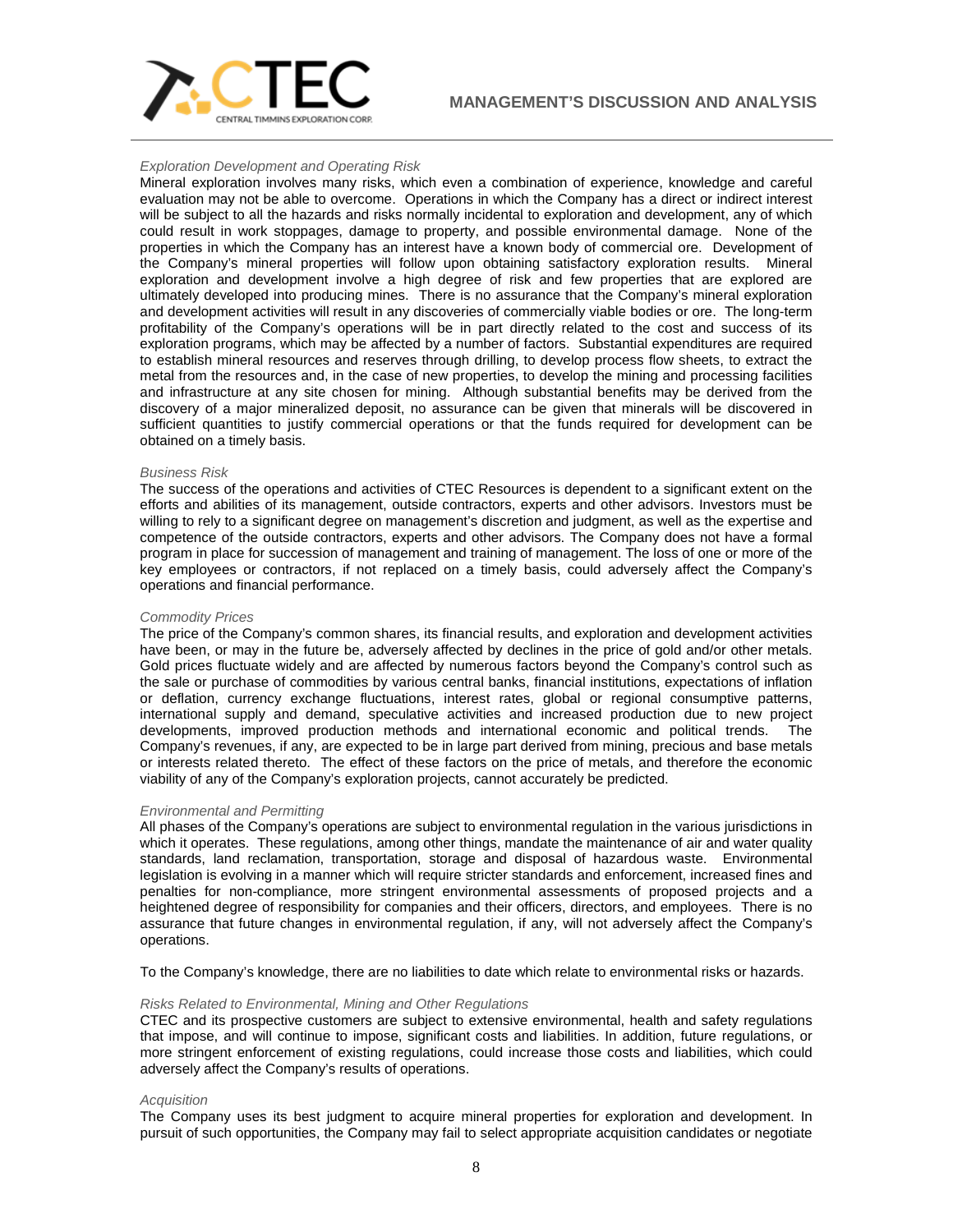

acceptable agreements, including arrangements to finance the acquisitions and development, or integrate such opportunity and their personnel with the Company. CTEC cannot assure that it can complete any acquisition that it pursues, or is currently pursuing, on favourable terms, or that any acquisition completed will ultimately benefit the Company. The Company's management and directors have experience globally, thus, potential acquisitions may be outside of Canada.

### *Competition*

The mining industry is intensely competitive in all of its phases, and the Company competes with many companies possessing greater financial resources and technical facilities than itself. Competition in the mining business could adversely affect the Company's ability to acquire suitable producing properties or prospective properties for mineral exploration and development in the future.

#### *Land Title*

The Company has not sought formal title opinions on its mineral property interests. Any of the Company's properties may be subject to prior unregistered agreements or transfers or native land claims and title may be affected by undetected defects. The Company has no present knowledge of any material defect in the title of any of the properties in which the Company has or may acquire an interest.

# **Review of Operations**

**Selected Annual Information**

|                                    | December 31, 2018 |           | Date of Incorporation<br>November 10, 2017 to<br>December 31, 2017 |         |
|------------------------------------|-------------------|-----------|--------------------------------------------------------------------|---------|
| Loss before income taxes           | S                 | 904.336   |                                                                    | 475.582 |
| Net Loss and comprehensive loss    | S                 | 904.336   |                                                                    | 475.582 |
| Loss per share – basic and diluted | S                 | 0.030     | S                                                                  | 0.048   |
| <b>Total Assets</b>                | S.                | 2,157,417 |                                                                    | 499.977 |

**Three Months Ended December 31, 2018 and the period from November 10, 2017 (date of Incorporation) to December 31, 2017**

The Company had a net loss of \$549,088 or \$0.018 per share for the three months ended December 31, 2018, compared to \$475,582 or \$0.048 per share for the period from November 10, 2017 (date of Incorporation) to December 31, 2017.

Professional fees were \$200,320 for the three months ended December 31, 2018 compared to \$106,500 for the period from November 10, 2017 (date of Incorporation) to December 31, 2017. Fees are higher in the current period due to legal fees incurred for the preparation of the Company's Prospectus. These fees were routine professional services such as legal advice and audit fees. These expenses will increase on a going forward basis as the Company becomes more active and starts to raise additional funds.

General and administrative costs were \$41,013 for the three months ended December 31, 2018 compared to \$1,523 for the period from November 10, 2017 (date of Incorporation) to December 31, 2017. These expenses will increase on a going forward basis as the Company becomes more active and starts to incur increased operating costs.

Shareholder information costs were \$57,035 for the three months ended December 31, 2018 compared to \$nil for the period from November 10, 2017 (date of Incorporation) to December 31, 2017. Fees are higher in the current period due to fees incurred for the filing of the Company's Prospectus. These expenses will increase on a going forward basis as the Company becomes more active and starts to incur increased disclosure and filing costs.

Investor relations and travel costs were \$13,746 for the three months ended December 31, 2018 compared to \$nil for the period from November 10, 2017 (date of Incorporation) to December 31, 2017. These expenses will increase on a going forward basis as the Company becomes more active and starts to incur increased operating costs.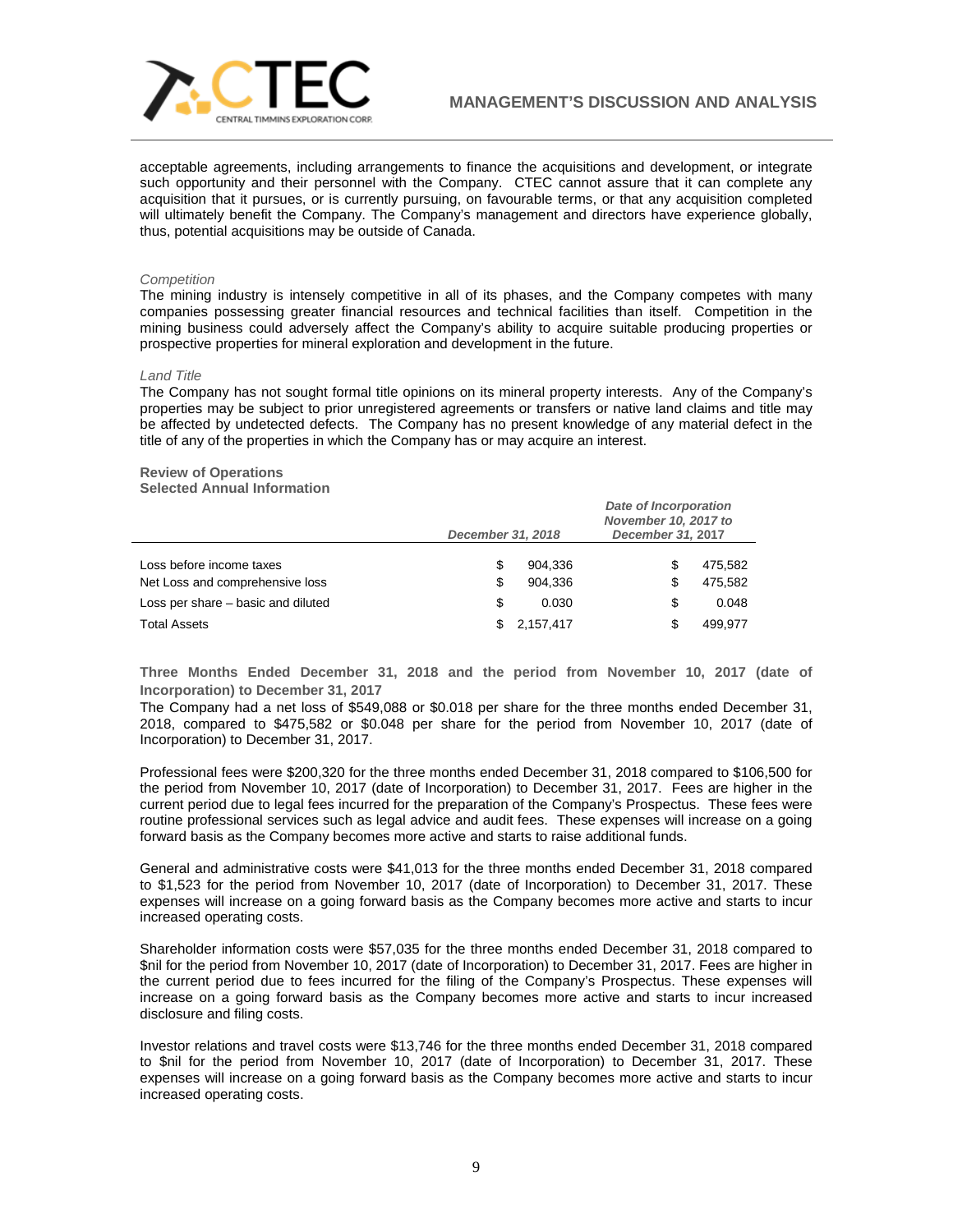

Total exploration and evaluation costs were \$223,336 for the three months ended December 31, 2018 compared to \$364,586 for the period from November 10, 2017 (date of Incorporation) to December 31, 2017, to a cumulative total of \$860,655. The decrease is due to geophysical and geochemical surveying and diamond drilling completed on the Timmins Area Properties and the preparation of the NI 43-101 technical report in the current year compared acquisition costs in 2017.

#### **Year Ended December 31, 2018**

The Company had a net loss of \$904,336 or \$0.030 per share for the year ended December 31, 2018 compared to \$475,582 or \$0.048 per share for the period from November 10, 2017 (date of Incorporation) to December 31, 2017.

Professional fees were \$327,995 for the year ended December 31, 2018 compared to \$106,500 for the period from November 10, 2017 (date of Incorporation) to December 31, 2017. Fees are higher in the current period due to legal fees incurred for the preparation of the Company's Prospectus. These fees were routine professional services such as legal advice and audit fees. These expenses will increase on a going forward basis as the Company becomes more active and starts to raise additional funds.

General and administrative costs were \$80,274 for the year ended December 31, 2018 compared to \$1,523 for the period from November 10, 2017 (date of Incorporation) to December 31, 2017. These expenses will increase on a going forward basis as the Company becomes more active and starts to incur increased operating costs.

Shareholder information costs were \$70,610 for the year ended December 31, 2018 compared to \$nil for the period from November 10, 2017 (date of Incorporation) to December 31, 2017. Fees are high in the current period due to fees incurred for the filing of the Company's Prospectus. These expenses will increase on a going forward basis as the Company becomes more active and starts to incur increased disclosure and filing costs.

Investor relations and travel costs were \$24,584 for the year ended December 31, 2018 compared to \$nil for the period from November 10, 2017 (date of Incorporation) to December 31, 2017. These expenses will increase on a going forward basis as the Company becomes more active and starts to incur increased operating costs.

Total exploration and evaluation costs for the year were \$496,069 compared to \$364,586 for the period from November 10, 2017 (date of Incorporation) to December 31, 2017 to a cumulative total of \$860,655. The increase is due to geophysical and geochemical surveying and diamond drilling completed on the Timmins Area Properties and the preparation of the NI 43-101 technical report.

## **Selected Quarterly Financial Data**

|                                                  | December 31,<br>2018 | September 30,<br>2018 | <b>June 30,</b><br>2018 | March 31,<br>2018 | Date of<br>Incorporation<br>November 10,<br>2017 to December<br>31.2017 |
|--------------------------------------------------|----------------------|-----------------------|-------------------------|-------------------|-------------------------------------------------------------------------|
| Income (loss) and comprehensive<br>income (loss) | (549,088)            | (172, 485)            | (207, 227)              | 23,603            | (475, 582)                                                              |
| Income (loss) per share,<br>basic and diluted    | (0.018)              | (0.006)               | (0.007)                 | 0.001             | (0.048)                                                                 |
| <b>Total assets</b>                              | 2,157,417            | 209.796               | 431.805                 | 568.436           | 499,977                                                                 |

### **Liquidity and Capital Resources**

The mineral properties of the Company are in the exploration and development stage and, as a result, the Company has no source of operating cash flow. The exploration and development of the Company's properties depends on the ability of the Company to obtain financing.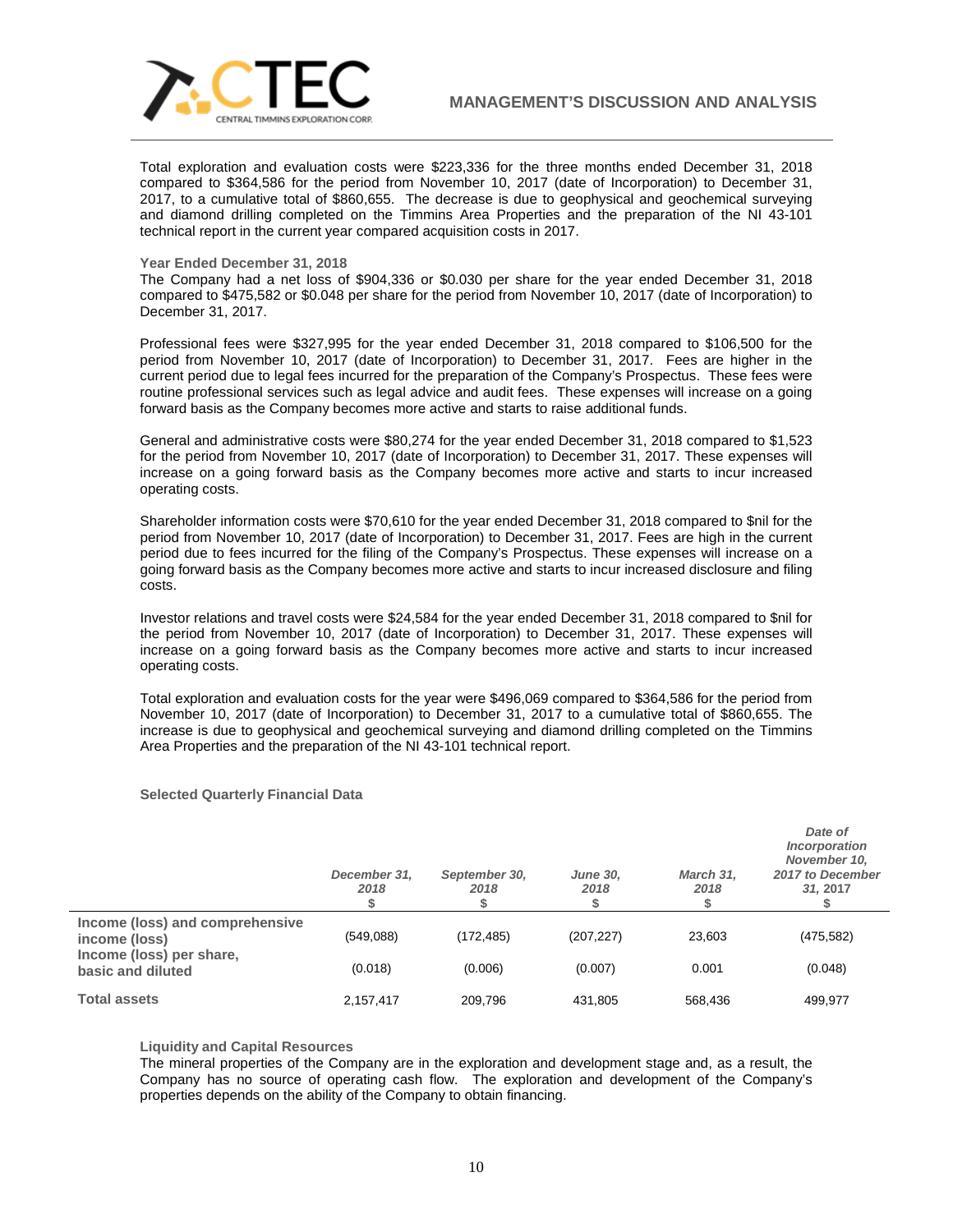

If the Company's exploration programs are successful, additional funds will be required to develop the Company's properties and to place them into commercial production. The only source of future funds presently available to the Company is through the issuance of share capital, or by the sale of an interest in any of its properties in whole or in part. The ability of the Company to arrange such financing or sale of an interest in the future will depend in part upon the prevailing market conditions as well as the business performance of the Company. There can be no assurance that the Company will be successful in its efforts to arrange additional financing, if needed, on terms satisfactory to the Company. If additional financing is raised through the issuance of shares, control of the Company may change and shareholders may experience dilution. If adequate financing is not available, the Company may be required to delay, reduce the scope of, or eliminate one or more exploration activities or relinquish rights to certain of its interests. Failure to obtain additional financing on a timely basis could cause the Company to forfeit its interests in some or all of its properties and reduce or terminate its operations.

As at December 31, 2018, the Company had cash of \$2,068,312 (2017 - \$499,977) to settle current liabilities of \$504,953 (2017 - \$825,559). All of the Company's financial trade liabilities have contractual maturities of less than one year and are subject to normal trade terms.

As at December 31, 2018, the Company had working capital of \$1,652,464 (2017 - a working capital deficiency of \$325,582). In order to meet its longer-term working capital needs and property exploration expenditures, the Company intends on securing additional financing to ensure that those obligations are properly discharged. As such, management believes that the Company will then have sufficient working capital to discharge its current and anticipated obligations for a minimum of one year. There can be no assurance that CTEC will be successful in its efforts to arrange additional financing on terms satisfactory to the Company. If additional financing is raised through the issuance of shares from the treasury of the Company, control of CTEC may change and shareholders may experience additional dilution. If adequate financing is not available or cannot be obtained on a timely basis, the Company may be required to delay, reduce the scope of, or eliminate one or more of its exploration activities or relinquish some or all of its rights to certain of its interests in mineral properties.

### Transactions with Related Parties

As at December 31, 2018, the trade and other payables balance includes related party amounts of \$4,962 (2017 - \$nil). The related parties are directors and officers of the Company, an individual who is related to the President and CEO of the Company and entities over which executive management and directors have control or significant influence. The amounts are for services rendered during the year and arose as a result of transactions entered into with the related parties in the ordinary course of business.

The Company executed a Promissory Note with directors and officers of the Company in the aggregate amount of \$350,000 as at December 31, 2017. The Promissory Notes are unsecured and bear an interest at a rate 10% calculated and payable semi-annually.

On February 26, 2018 the Company entered into a Conversion Agreement with each of its Promissory Note holders to which the parties agreed to convert \$350,000 of debt for 4,900,000 commons shares. The commons shares were valued at a fair value of \$0.05 per share for a total of \$245,000. The remaining \$105,000 was recorded as a gain on debt forgiveness in the interim condensed statement of income and comprehensive income. The accrued interest amount of \$8,438 was forgiven by the Promissory Note holders at the time of conversion was recorded as a gain on debt forgiveness in the interim condensed statement of income and comprehensive income.

#### Compensation of key management personnel of the Company

The remuneration of directors and other members of key management personnel during the year ended December 31, 2018 were as follows:

|                                | <b>Year Ended</b><br>December 31, 2018 | <b>Date of Incorporation</b><br>November 10, 2017 to<br>December 31, 2017 |                          |
|--------------------------------|----------------------------------------|---------------------------------------------------------------------------|--------------------------|
| Management and consulting fees | 87.100                                 |                                                                           |                          |
| Share-based compensation       | 122.566                                |                                                                           | $\overline{\phantom{a}}$ |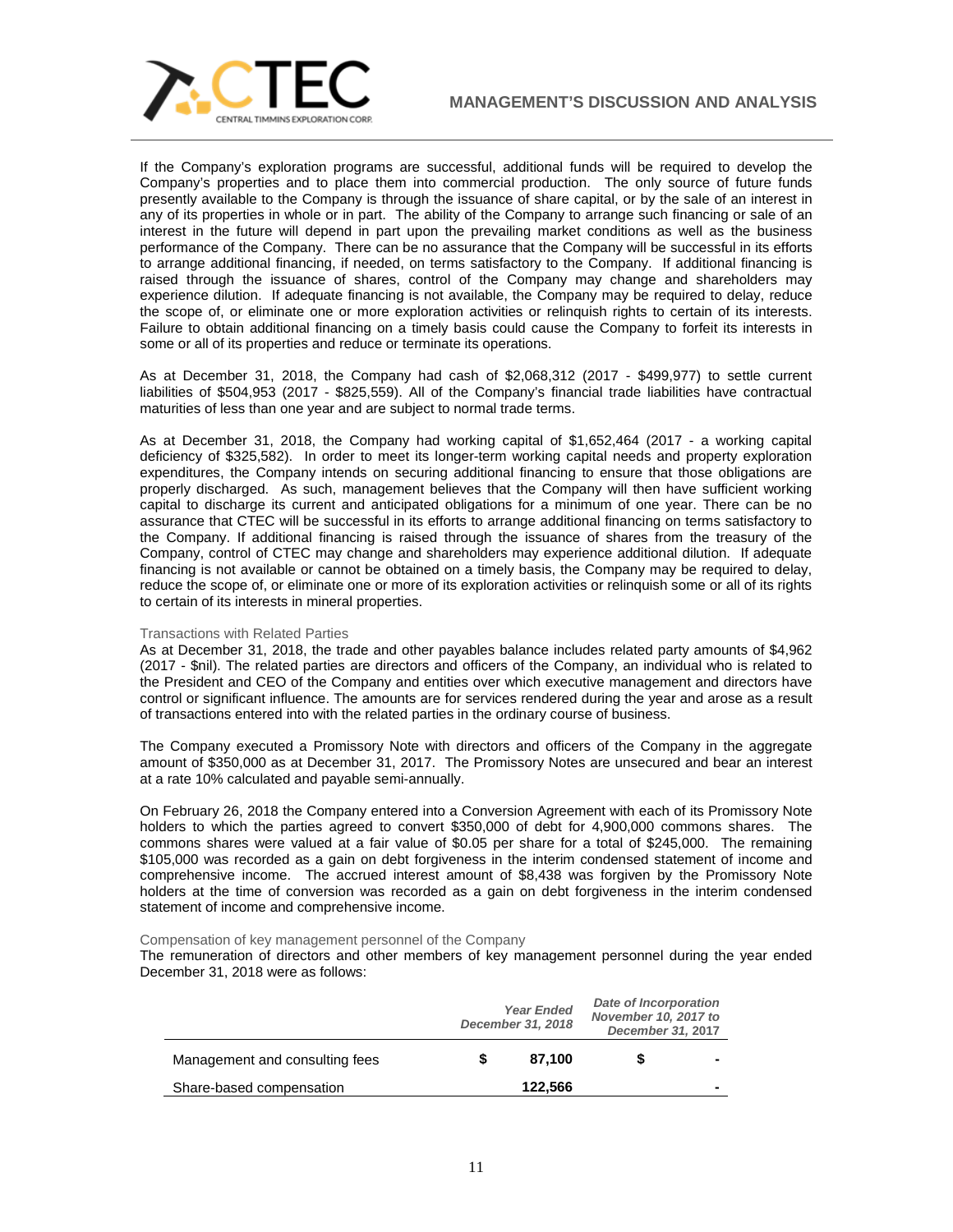

## **Other Information**

Additional Disclosure for Venture Companies without Significant Revenue

The following is additional financial information for the period regarding the Company as required by National Instrument 51-102 – Continuous Disclosure Obligations, for TSX-V issuers.

|                                                | December 31,<br>2018 |                                         | <b>Date of Incorporation</b><br>November 10, 2017 to<br><b>December 31, 2017</b> |                                                                                  |
|------------------------------------------------|----------------------|-----------------------------------------|----------------------------------------------------------------------------------|----------------------------------------------------------------------------------|
|                                                |                      |                                         |                                                                                  |                                                                                  |
| Exploration and evaluation expenditures        | \$                   | 496,069                                 | \$                                                                               | 364,586                                                                          |
| Administrative expenses                        | \$                   | 621,705                                 | \$                                                                               | 110,996                                                                          |
| <b>Total assets</b>                            | \$                   | 2,157,417                               | \$                                                                               | 499,977                                                                          |
|                                                |                      | For the year ended<br>December 31, 2018 |                                                                                  | <b>Date of Incorporation</b><br>November 10, 2017 to<br>December 31, 2017        |
| <b>Exploration and evaluation expenditures</b> |                      | <b>Expensed</b>                         |                                                                                  | <b>Expensed</b>                                                                  |
| Acquisition costs                              | \$                   | 43,794                                  | \$                                                                               | 350,000                                                                          |
| Assays                                         |                      | 6,997                                   |                                                                                  |                                                                                  |
| Drilling                                       |                      | 108,870                                 |                                                                                  |                                                                                  |
| Geophysical and MMI Surveys                    |                      | 219,788                                 |                                                                                  |                                                                                  |
| Technical Report (NI 43-101)                   |                      | 58,728                                  |                                                                                  |                                                                                  |
| Consulting                                     |                      | 25,600                                  |                                                                                  |                                                                                  |
| Other exploration and evaluation expenditures  |                      | 33,153                                  |                                                                                  | 14,586                                                                           |
| Total exploration and evaluation expenditures  | \$                   | 496,069                                 | \$                                                                               | 364,586                                                                          |
| <b>Administrative Expenses</b>                 |                      | For the year ended<br>December 31, 2018 |                                                                                  | <b>Date of Incorporation</b><br>November 10, 2017 to<br><b>December 31, 2017</b> |
| General and administrative                     | \$                   | 80,274                                  | \$                                                                               | 1,523                                                                            |
| Interest on related party loans                |                      | 5,466                                   |                                                                                  | 2,973                                                                            |
| Professional fees                              |                      | 327,995                                 |                                                                                  | 106,500                                                                          |
| Shareholder information                        |                      | 70,610                                  |                                                                                  |                                                                                  |
| Investor relations and travel                  |                      | 24,584                                  |                                                                                  |                                                                                  |
| Share-based payments                           |                      | 112,776                                 |                                                                                  |                                                                                  |
|                                                | \$                   | 621,705                                 | \$                                                                               | 110,996                                                                          |
| <b>Outstanding share data</b>                  |                      | As at December 31,<br>2018              |                                                                                  | As at December 31,<br>2017                                                       |
| Issued and outstanding common shares           |                      | 51,350,000                              |                                                                                  | 15,000,000                                                                       |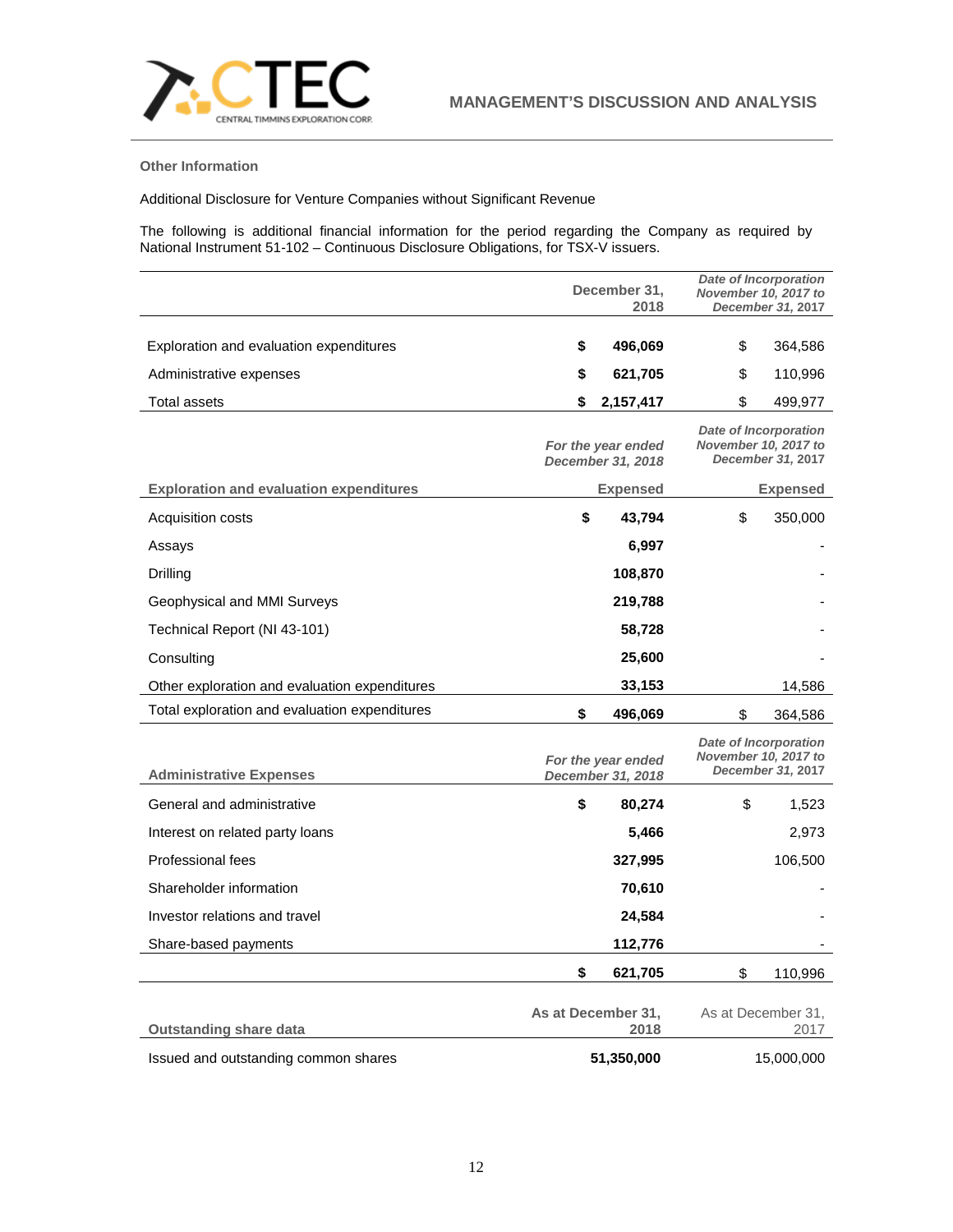

**Significant Accounting Policies**

**Adoption of new and revised standards and interpretations**

*Adoption of new and revised standards and interpretations*

- IFRS 9 Financial instruments ("IFRS 9"), was issued by the IASB in July 2014 and will replace IAS 39 Financial Instruments: Recognition and Measurement. IFRS 9 uses a single approach to determine whether a financial asset is measured at amortized cost or fair value, replacing the multiple rules in IAS 39. The approach in IFRS 9 is based on how an entity manages its financial instruments in the context of its business model and the contractual cash flow characteristics of the financial assets. Most of the requirements in IAS 39 for classification and measurement of financial liabilities were carried forward unchanged to IFRS 9. The new standard also requires a single impairment method to be used, replacing the multiple impairment methods in IAS 39. A new hedge accounting model is introduced and represents a substantial overhaul of hedge accounting which will allow entities to better reflect their risk management activities in the financial statements. The most significant improvements apply to those that hedge non-financial risk, and so these improvements are expected to be of particular interest to non-financial institutions. The new standard is effective for annual periods beginning on or after January 1, 2018, with earlier adoption permitted. The Company adopted this standard on January 1, 2018 and it did not have a material impact on the financial statements.
- IFRS 15 Revenue from Contracts with Customers: The IASB issued IFRS 15 in May 2014. The new standard provides a comprehensive framework for recognition, measurement and disclosure of revenue from contracts with customers, excluding contracts within the scope of the standards on leases, insurance contracts and financial instruments. IFRS 15 is effective for annual periods beginning on or after January 1, 2018 and is to be applied retrospectively with early adoption permitted. Management is currently evaluating the impact the final standard is expected to have on the Company's consolidated financial statements. The Company adopted this standard on January 1, 2018 and it did not have a material impact on the financial statements as the Company is currently not generating operating revenues.

## *Future accounting pronouncements*

• IFRS 16 – Leases – The standard was issued by the IASB on January 13, 2016, and will replace IAS 17, "Leases". IFRS 16 will bring most leases on-balance sheet for lessees under a single model, eliminating the distinction between operating and financing leases. Lessor accounting however remains largely unchanged and the distinction between operating and finance leases is retained. The new standard is effective for annual periods beginning on or after January 1, 2019 with early adoption permitted if IFRS 15 has also been applied. The Company will adopt IFRS 16 in its consolidated financial statements for the annual period beginning on January 1, 2019. The Company is assessing the impact of this standard on its financial statements and expects that on adoption of the standard, there will be an increase to assets and liabilities, as the Company will be required to record a right-of-use asset and a corresponding lease liability on its statement of financial position. In addition, the Company expects a decrease to its rental lease costs, an increase to finance costs (due to accretion of the lease liability) and an increase to depreciation and amortization (due to amortization of the right-of-use asset).

### **Dividends**

The Company has neither declared nor paid any dividends on its common shares. The Company intends to retain its earnings, if any, to finance growth and expand its operations and does not anticipate paying any dividends on its common shares in the foreseeable future.

### **Assessment of Recoverability of Future Income Tax Assets**

In preparing the financial statements, the Company is required to estimate its income tax obligations. This process involves estimating the actual tax exposure together with assessing temporary differences resulting from differing treatment of items for tax and accounting purposes. The Company assesses, based on all available evidence, the likelihood that the future income tax assets will be recovered from future taxable income and, to the extent that recovery cannot be considered "more likely than not," a valuation allowance is established. If the valuation allowance is changed in a period, an expense or benefit must be included within the tax provision on the income statement.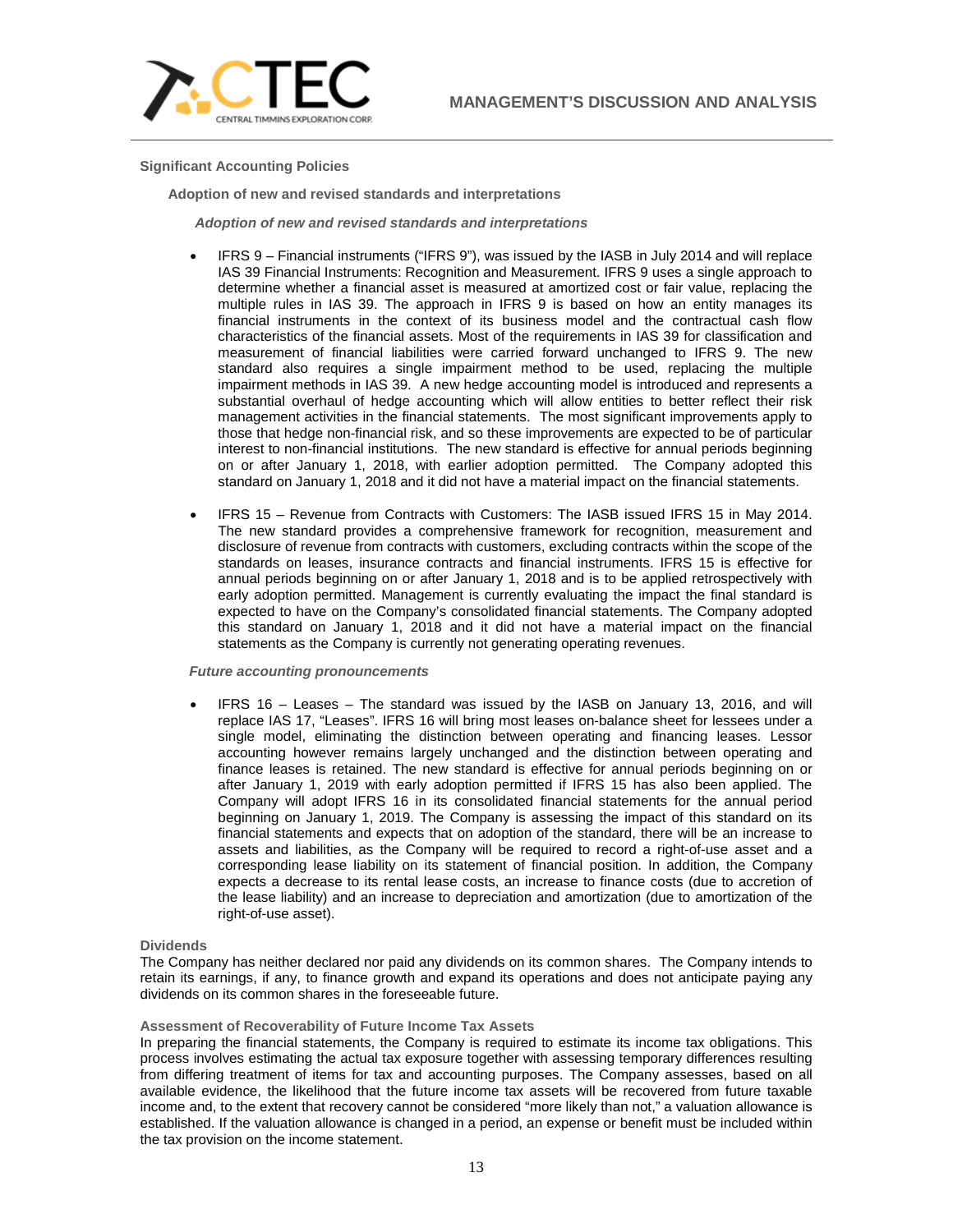

### **Assessment of Recoverability of HST Recoverable**

The carrying amount of HST Recoverable is considered representative of its values. The Company assesses the likelihood that HST will be recovered and, to the extent that recovery is considered doubtful, a provision for doubtful accounts is recorded.

## **Critical Accounting Policies**

### **Going Concern**

The business of mining and exploring for minerals involves a high degree of risk and there can be no assurance that current exploration programs will result in profitable mining operations. The recoverability of the carrying value of interest in mineral properties and the Company's continued existence is dependent upon the preservation of its interest in the underlying properties, the discovery of economically recoverable mineral resources and reserves, the achievement of profitable operations, or the ability of the Company to raise additional financing, if necessary, or alternatively upon the Company's ability to dispose of its interests on an advantageous basis. Changes in future conditions could require material write-downs to the carrying values.

The Company has historically relied on equity financing to raise capital and future raises may be impacted by the current global situation and economic uncertainties. Management has considered how these conditions may impact the Company's viability given its current capital structure and considers that until the outcome of financing activities is known there is significant doubt about the Company's ability to continue as a going concern.

Although the Company has taken steps to verify title to the properties on which it is conducting exploration and in which it has an interest, in accordance with industry standards for the current stage of exploration of such properties, these procedures do not guarantee the Company's title. Property title may be subject to unregistered prior agreements, aboriginal claims, unregistered claims, and non-compliance with regulatory and environmental requirements.

Management plans to secure the necessary financing through the issuance of new equity or debt instruments, and/or by entering into joint venture arrangements. Nevertheless, there is no guarantee that these initiatives will be successful.

The Company will require substantial additional funds to further explore and, if warranted, develop its exploration properties. The Company has limited financial resources and no current source of recurring revenue, and there is no assurance that additional funding will be available to the Company to carry out the completion of its planned exploration activities. There can be no assurance that the Company will be able to obtain adequate financing in the future or that the terms of such financing will be favourable. Failure to obtain such additional financing could result in the delay or indefinite postponement of further exploration and property development. The terms of any additional financing obtained by the Company could result in substantial dilution to the shareholders of the Company.

#### **Income Tax**

The Company accounts for income taxes in accordance with the asset and liability method. The determination of future income tax assets and liabilities is based on the differences between the financial statement and the income tax bases of assets and liabilities, using substantively enacted tax rates in effect for the period in which the differences are expected to reverse. Future income tax assets are recorded to recognize tax benefits only to the extent that, based on available evidence, it is more likely than not that they will be realized.

#### **Cash**

Cash consists of cash held with a Canadian chartered bank.

#### **Loss per Share**

Basic loss per share is determined by dividing the net loss by the weighted average number of ordinary shares outstanding during the financial period. Diluted loss per share is calculated using the treasury stock method. The amount is the same as basic loss per share as the effect of including potential issues of shares under option or from warrant exercises would be anti-dilutive.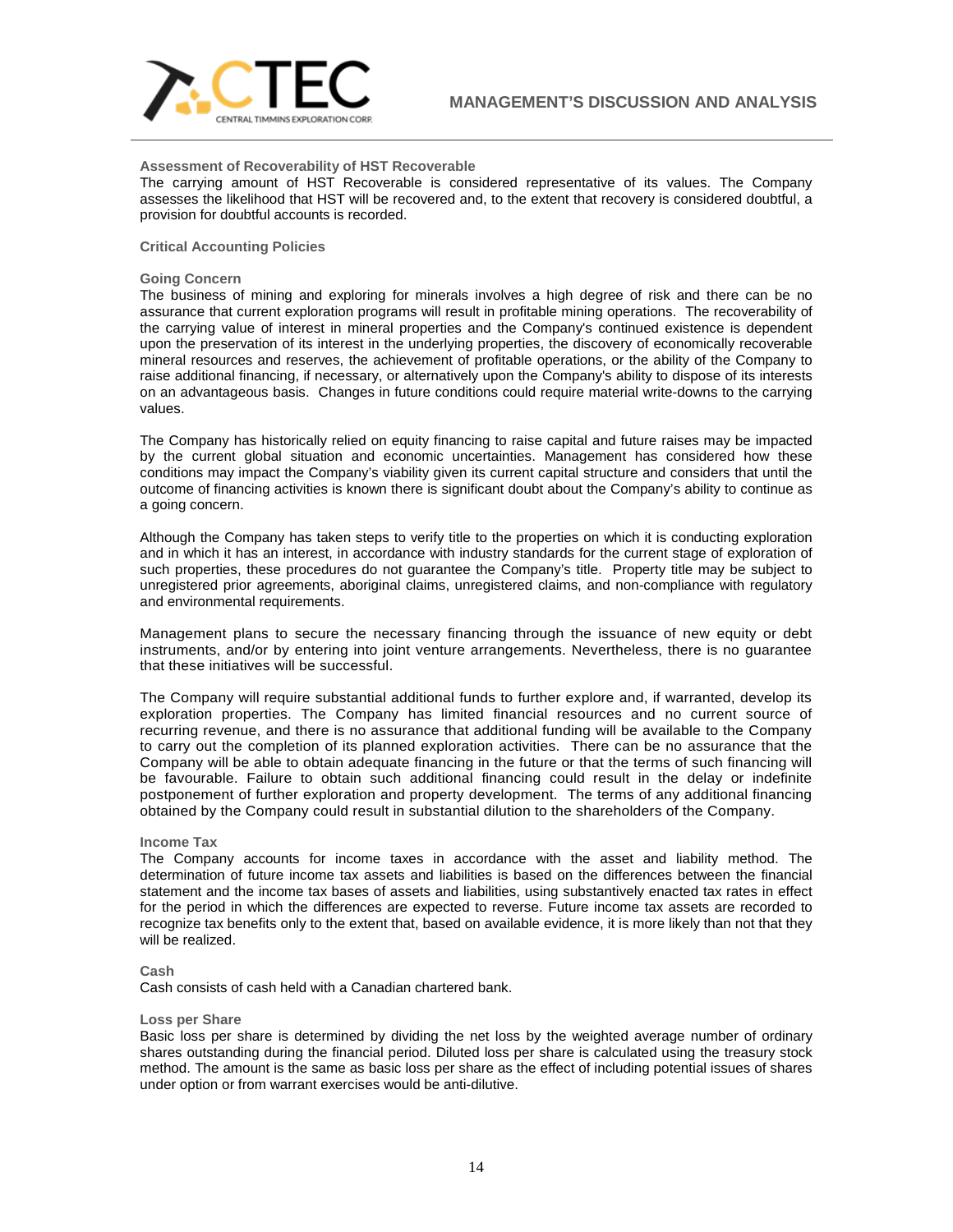

**Capital Management**

The Company includes shareholders equity (deficit) in the definition of capital.

The Company manages its capital structure and makes adjustments to it, based on the funds available to the Company, in order to support the acquisition, exploration and development of mineral properties and to ensure it continues as a going concern. The Board of Directors does not establish quantitative return on capital criteria for management, but rather relies on the expertise of the Company's management to sustain future development of the business.

All of the properties in which the Company currently has an interest are in the exploration stage with no operating revenues; as such, the Company is dependent on external financing to fund its activities. In order to carry out the planned exploration and pay for administrative costs, the Company will spend its existing working capital and raise additional amounts as needed. The Company will continue to assess new properties and seek to acquire an interest in additional properties if management feels there is sufficient geologic or economic potential and if it has adequate financial resources to do so.

Recent market conditions have and are expected to continue to have an adverse impact on the ability of junior mining exploration companies to secure equity funding. The Company relies on equity financing to raise capital and will continue its attempts to do so. Although CTEC was successful in securing debt and equity financing in the current and recent periods, there is no guarantee that future fund-raising attempts will be equally successful.

Management reviews its capital management approach on an ongoing basis and believes that this approach, given the relative size of the Company, is reasonable.

The Company classifies financial instrument fair values in a hierarchy comprising three levels reflecting the significance of the inputs used in making the measurements, described as follows:

- Level 1: Valuations based on quoted prices (unadjusted) in active markets for identical assets or liabilities; Level 2: Valuations based on directly or indirectly observable inputs in active markets for similar assets or
- liabilities, other than Level 1 prices, such as quoted interest or currency exchange rates; and
- Level 3: Valuations based on significant inputs that are not derived from observable market data, such as discounted cash flow methodologies based on internal cash flow forecasts.

Cash is classified as level 1.

## **Financial Risk Factors**

## **Financial Instruments**

On July 24, 2014, the IASB issued the completed IFRS 9 – Financial Instruments ("IFRS 9") to come into effect on January 1, 2018 with early adoption permitted.

IFRS 9 includes finalized guidance on the classification and measurement of financial assets. Under IFRS 9, financial assets are classified and measured either at amortized cost, fair value through other comprehensive income ("FVOCI") or fair value through profit or loss ("FVTPL") based on the business model in which they are held and the characteristics of their contractual cash flows. IFRS 9 largely retains the existing requirements in IAS 39 – Financial Instruments: Recognition and Measurement ("IAS 39"), for the classification and measurement of financial liabilities.

The Company adopted IFRS 9 in its financial statements on January 1, 2018. Due to the nature of its financial instruments, the adoption of IFRS 9 had no impact on the opening accumulated deficit balance on January 1, 2018. The impact on the classification and measurement of its financial instruments is set out below.

All financial assets not classified at amortized cost or FVOCI are measured at FVTPL. On initial recognition, the Company can irrevocably designate a financial asset at FVTPL if doing so eliminates or significantly reduces an accounting mismatch.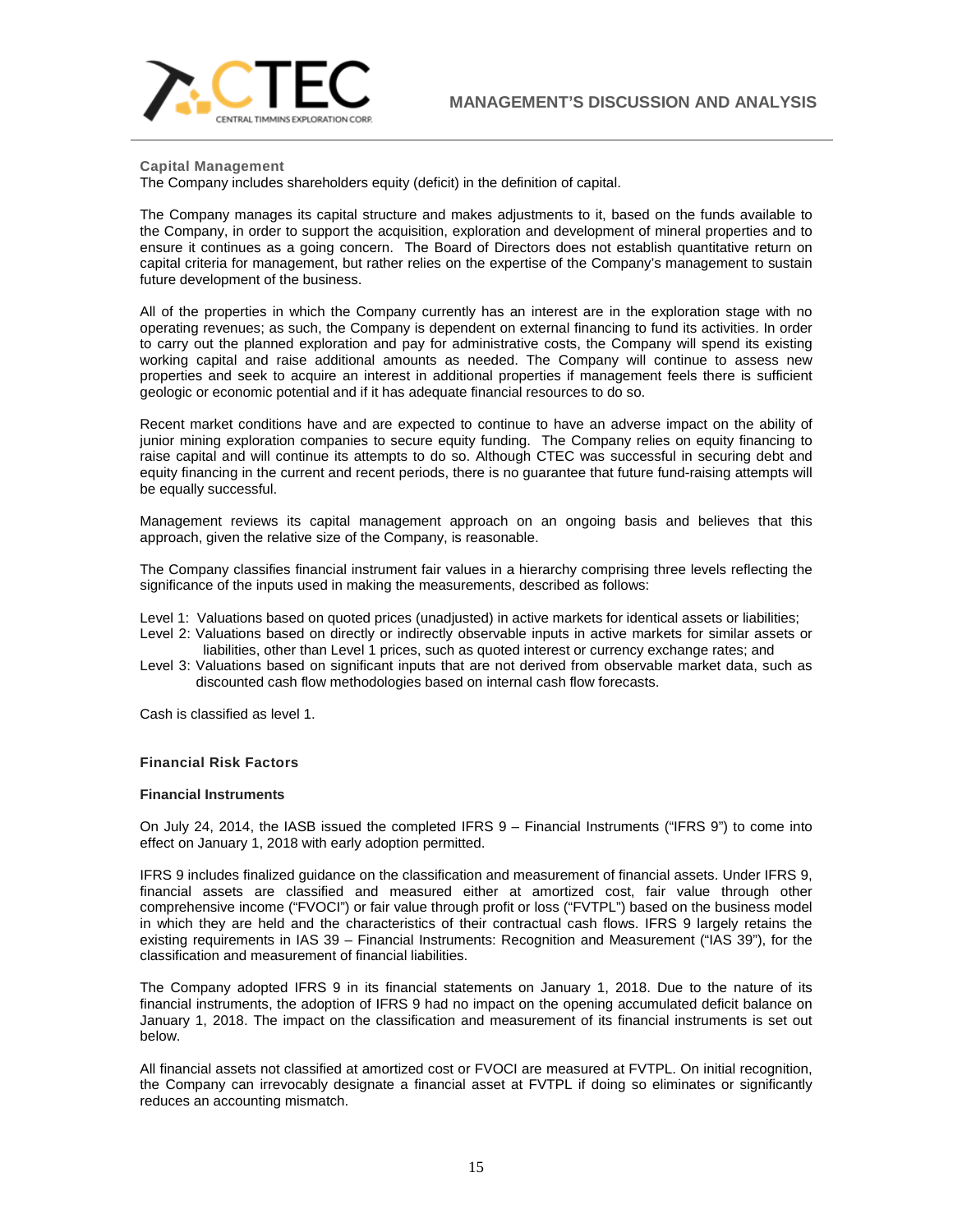

A financial asset is measured at amortized cost if it meets both of the following conditions and is not designated at FVTPL:

- It is held within a business model whose objective is to hold the financial asset to collect the contractual cash flows associated with the financial asset instead of selling the financial asset for a profit or loss;
- Its contractual terms give rise to cash flows that are solely payments or principal and interest.

All financial instruments are initially recognized at fair value on the statement of financial position. Subsequent measurement of financial instruments is based on their classification. Financial assets and liabilities classified at FVTPL are measured at fair value with changes in those fair values recognized in the statement of loss and comprehensive loss for the period. Financial assets are classified at amortized cost and financial liabilities are measured at amortized cost using the effective interest method.

The following table summarizes the classification and measurement changes under IFRS 9 for each financial instrument:

| <b>Classification</b><br><b>IFRS 9</b>                | <b>IAS 39</b>                          |
|-------------------------------------------------------|----------------------------------------|
| Cash<br><b>FVTPL</b>                                  | <b>FVTPL</b>                           |
| Receivables and other assets<br><b>Amortized Cost</b> | Loans and receivables (amortized cost) |
| Trade and other payables<br><b>Amortized Cost</b>     | Other financial liabilities            |
| Due to related parties<br><b>Amortized Cost</b>       | Other financial liabilities            |

The original carrying value of the Company's financial instruments under IAS 39 has not changed under IFRS 9.

## **Risks**

A summary of the Company's risk exposures as it relates to financial instruments are reflected below:

**(i) Credit Risk**

Credit risk is the risk of loss associated with a counter-party's inability to fulfill its payment. The Company's credit risk is primarily attributable to cash and receivables and other assets included in current assets. The Company has no material concentration of credit risk arising from operations. Cash consists of bank deposits, which are held by a Canadian chartered bank, and management believes the risk of loss is remote. The Company's receivables and other assets are normally collected within a 60-90 day period. The Company has not experienced any significant collection issues to December 31, 2018.

The Company's maximum exposure to credit risk as at December 31, 2018 is the carrying value of cash.

**(ii) Liquidity Risk**

The Company's approach to managing liquidity risk is to ensure that it will have sufficient liquidity to meet liabilities when due and ensuring an adequate supply of funds to enable the Company to carry out its intended programs. As at December 31, 2018, the Company had a cash balance of \$2,068,312 (2017 - \$499,977) to settle current liabilities of \$504,953 (2017 - \$825,559). All of the Company's financial trade liabilities have contractual maturities of less than one year and are subject to normal trade terms.

As at December 31, 2018, the Company had working capital of \$1,652,464 (2017 - a working capital deficiency of \$325,582). In order to meet its longer-term working capital needs and property exploration expenditures, the Company intends on securing additional financing to ensure that those obligations are properly discharged. As such, management believes that the Company will then have sufficient working capital to discharge its current and anticipated obligations for a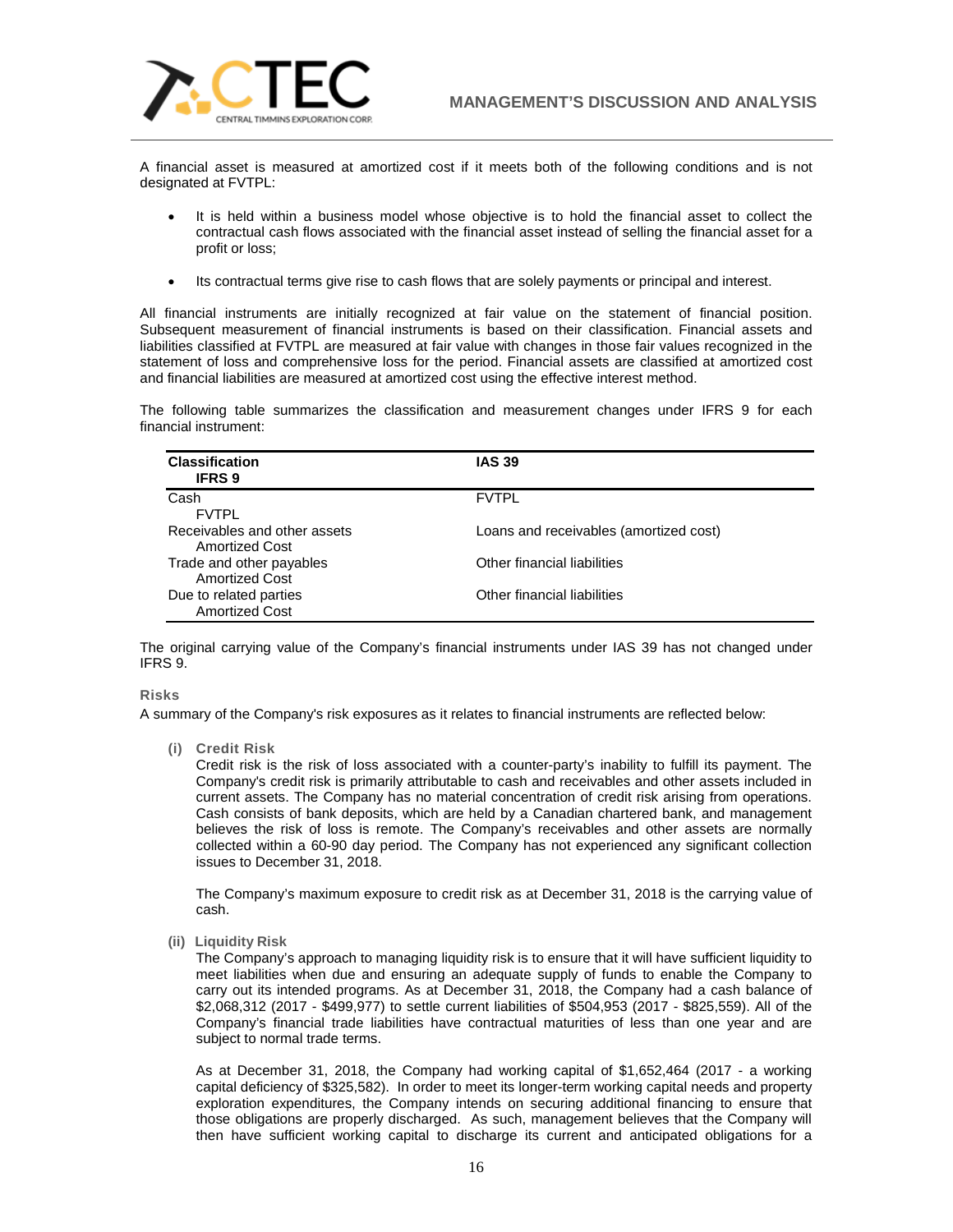

minimum of one year. There can be no assurance that CTEC will be successful in its efforts to arrange additional financing on terms satisfactory to the Company. If additional financing is raised through the issuance of shares from the treasury of the Company, control of CTEC may change and shareholders may experience additional dilution. If adequate financing is not available or cannot be obtained on a timely basis, the Company may be required to delay, reduce the scope of, or eliminate one or more of its exploration activities or relinquish some or all of its rights to certain of its interests in mineral properties.

**(iii) Interest Rate Risk**

The Company's interest rate risk related to interest-bearing obligations and deposits is as follows:

The Company is subject to interest charges of 10% on related party loans payable (Note 11).

## **Additional Capital**

The continued exploration by the Company will require substantial additional financing. There can be no assurance that additional capital or other types of financing will be available if needed or that, if available, the terms of such financings will be favorable to the Company. In addition, low commodity prices may affect the Company's ability to obtain financing since the equity investment that constitutes the primary asset of the Company is linked to such prices.

## **Critical Accounting Estimates**

The preparation of financial statements in conformity with IFRS requires management to make judgments and estimates and form assumptions that affect the reported amounts of assets and liabilities at the date of the financial statements and reported amounts of revenues and expenses during the reporting period. On an ongoing basis, management evaluates its judgments and estimates in relation to assets, liabilities, revenue and expenses. Management uses historical experience and various other factors it believes to be reasonable under the given circumstances as the basis for its judgments and estimates. Actual outcomes may differ from these estimates under different assumptions and conditions.

The most significant estimates and judgments relate to, but are not limited to, the following:

- determination of the flow-through share premium requires the use of estimates when calculating the premium associated with the issuance of flow-through shares compared with common shares;
- the calculation of the fair value of share‐based payments requires the use of estimates of inputs in the Black-Scholes option pricing valuation model;
- accounting policy for exploration and evaluation expenditures as an expense;
- ownership and control of property requires the use of judgment;
- provisions for income taxes expected to be paid based on a qualitative assessment of relevant factors; and
- assessment of the going concern assumption as detailed in Note 1 to the financial statements.

### **Forward-looking Statements**

This Management's Discussion and Analysis includes "forward-looking statements", within the meaning of applicable securities legislation, which are based on the opinions and estimates of Management and are subject to a variety of risks and uncertainties and other factors that could cause actual events or results to differ materially from those projected in the forward-looking statements. Forward-looking statements are often, but not always, identified by the use of words such as "seek", "anticipate", "budget", "plan", "continue", "estimate", "expect", "forecast", "may", "will", "project", "predict", "potential", "targeting", "intend", "could", "might", "should", "believe" and similar words suggesting future outcomes or statements regarding an outlook. Such risks and uncertainties include, but are not limited to, risks associated with the mining industry (including operational risks in exploration, development and production; delays or changes in plans with respect to exploration or development projects or capital expenditures; the uncertainty of mineral resources and reserve estimates; the uncertainty of estimates and projections in relation to production, costs